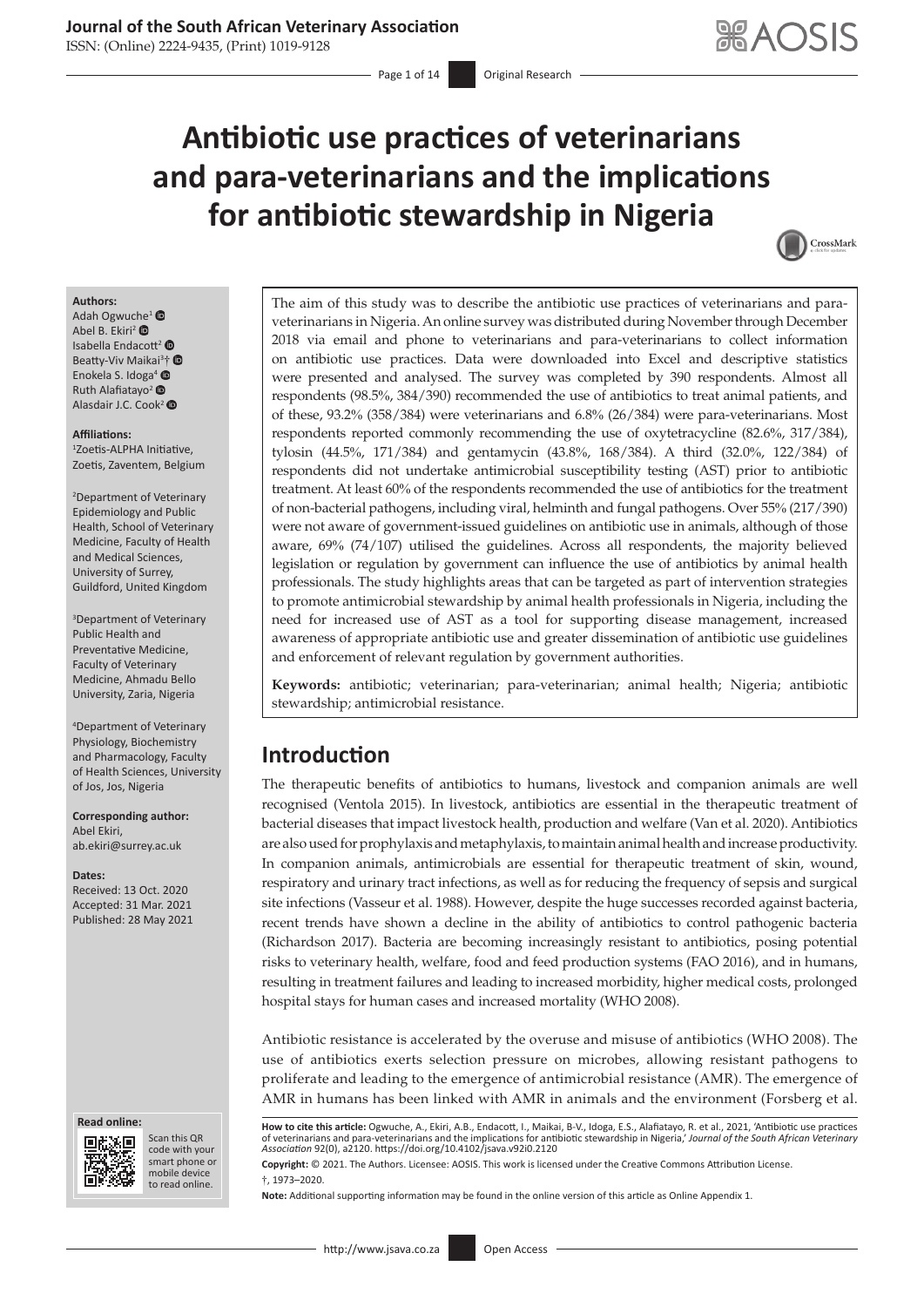2012; Mather et al. 2013; Spoor et al. 2013; Ward et al. 2014). Interaction between humans, animals and the environment helps to promote the transfer of resistance genes across different species, with potential bidirectional transfer of resistance genes between human and animal species (Fernandes et al. 2018), making AMR an important One Health challenge emerging on a global scale (Forsberg et al. 2012; Mather et al. 2013; Spoor et al. 2013; Van den Bogaard et al. 2001; Ward et al. 2014). With the dwindling repertoire of antibiotic options available for the control of emerging, hard-to-treat and multidrug-resistant bacteria, there is need for proper antibiotic stewardship to preserve the efficacy of existing antibiotics (Aslam et al. 2018).

The global consumption of antibiotics used in food animals during 2010–2030 is predicted to rise by 67%, with the bulk of this increased antibiotic use attributed to low- and middleincome countries (Van Boeckel et al. 2015). Nigeria was listed amongst the top 50 consumers of antibiotics in food animals in 2010 and is projected to increase food animal antibiotic use by 167% by 2030 (Manyi-Loh et al. 2018). The expanding population and rising income levels in low- and middleincome countries have increased the demand for animal protein and, combined with a gradual shift towards intensive farming systems, might lead to increased use of antimicrobials (Manyi-Loh et al. 2018). As an example, Nigeria is anticipated to become the third most populated country in the world by 2050 with production in the poultry, fishing and cattle industries intensifying to meet the demands for food security and alleviate poverty and malnutrition (WHO 2018).

In Nigeria, veterinarians and para-veterinarians are responsible for prescribing and administering antibiotics in both companion and food animals, as in most sub-Saharan African countries. Factors that influence decisions on antibiotic use can vary and include training, published literature, written guidelines and personal experience or anecdotal practices (De Briyne et al. 2013), as well as type of veterinary practice (Norris et al. 2019). Understanding the antibiotic use practices of veterinarians and paraveterinarians can bridge a significant knowledge gap by helping to identify the most frequently used antibiotics, patterns and reasons behind their usage, and the extent to which veterinarians employ diagnostics in making therapeutic decisions that influence antibiotic use. Such information would help identify areas that can be targeted when developing guidelines for prudent antibiotic use in veterinary practice in Nigeria and subsequently assist policy formulators in making informed decisions to promote antimicrobial stewardship (AMS). The objective of this study was to characterise the antibiotic use practices of veterinarians and para-veterinarians in Nigeria.

# **Methods**

A self-administered survey was designed to collect information on the demographics and antibiotic-prescribing habits of veterinarians and para-veterinarians. The survey was pretested amongst five veterinarians in Nigeria and further refined before finalisation. The finalised survey was administered between 27 November 2018 and December 2018 by using the Qualtrics platform and respondents contacted via the social media platforms (WhatsApp, Facebook, Telegram) of various state Veterinary and Para-Veterinary associations.

In the current study setting, use of the phrase 'prescribing antibiotics' does not fully reflect the different ways animal owners may get access to antibiotics used to treat animals and the role of veterinary professionals and animal owners in this process. In this study setting, as well as in other sub-Saharan Africa country settings, typically, veterinary professionals recommend the use of antibiotics to treat animal patients without issuing written prescriptions that can be presented to a pharmacy prior to purchase of antibiotics. The recommended antibiotics can be purchased by the animal owner from the veterinary professional; either directly from the veterinarian's ambulatory drug stock or from the veterinarian's drug shop or pharmacy. Alternatively, the animal owner can purchase from another available drug shop or pharmacy. Antibiotic drug administration is usually performed by either the veterinarian or the animal owner, depending on the arrangements between the veterinarian and animal owner. It is also important to note that in the current study setting, animal owners can purchase and use antibiotics to treat their animals with or without a recommendation from a qualified veterinary professional. Therefore, for purposes of this study, use of the phrase 'recommending use of antibiotics' for animal patients was considered more encompassing and appropriate and used throughout the article (vs. prescribing antibiotics).

#### **Study area and population**

The target respondents were veterinarians and paraveterinarians practising in Nigeria. A veterinarian was defined as any individual with a Doctor of Veterinary Medicine (DVM) degree from any of the veterinary faculties in the country or an expatriate veterinarian, certified by the Veterinary Council of Nigeria (VCN) to practise veterinary medicine in Nigeria. The VCN is the body authorised by law to issue practice licenses and to regulate all practising veterinarians in Nigeria. The total number of registered veterinarians in Nigeria stands at 9213, including those who have died, living in diaspora, or not practising (Personal Communication, College secretary, College of Veterinary Surgeons, Abuja, Nigeria). However, the total number of veterinarians with updated practice licenses (assumed to be those in active practice in 2019) stands at about 3500. It is estimated that more than 2500 of the active veterinarians are young veterinarians, who graduated in the last 15–20 years (Personal Communication, College secretary, College of Veterinary Surgeons, Abuja, Nigeria), accounting for over 70% of the prescribing population. Most of the older veterinarians are in government employment and less likely to be active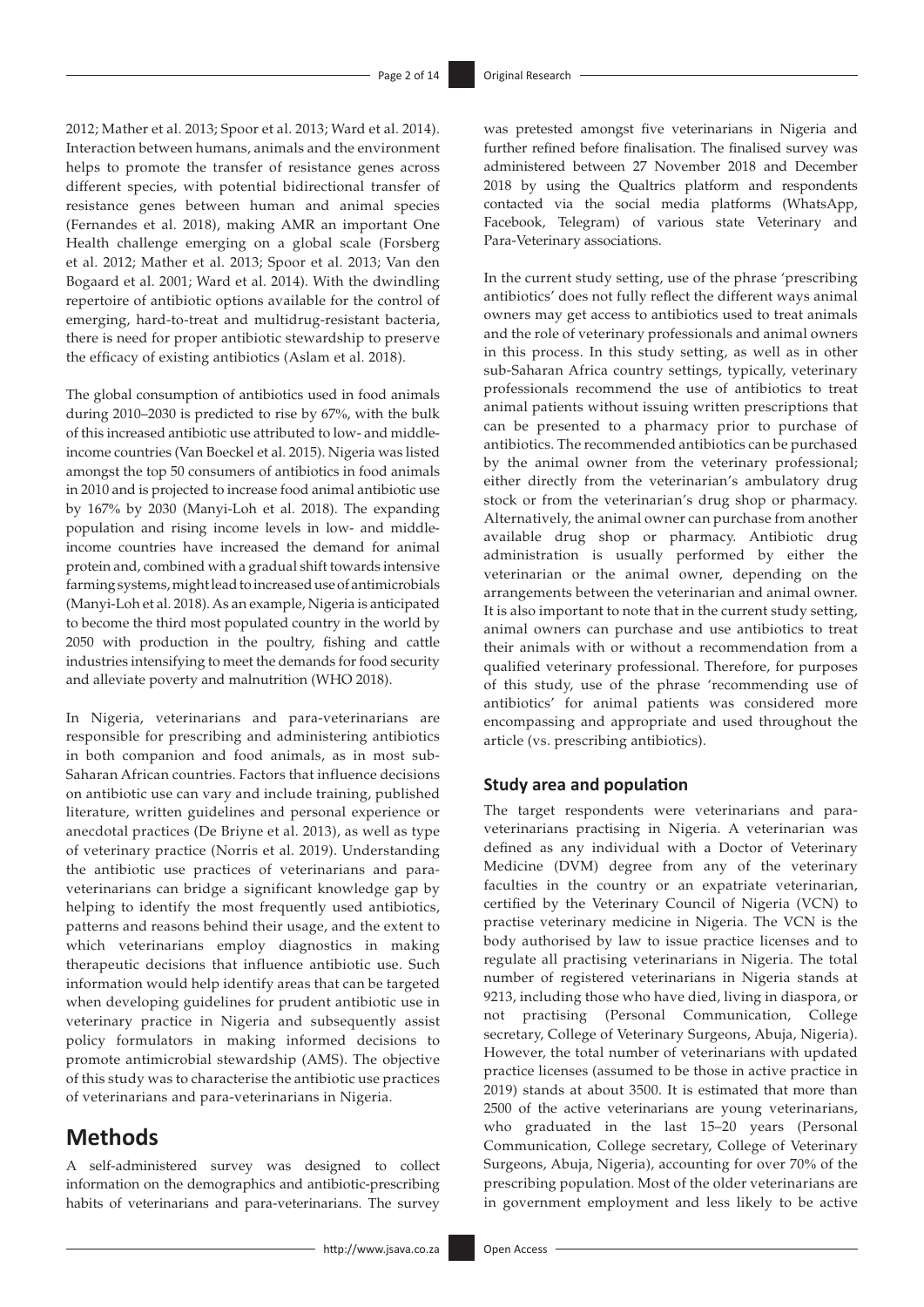field practitioners prescribing antibiotics (personal communication, College secretary, College of Veterinary Surgeons, Nigeria). A Para-Veterinarian was defined as a veterinary assistant/technologist with an ordinary national diploma (OND) in animal health or higher national diploma (HND) from any of the country's colleges of agriculture or college of animal health technology. 'Para-veterinarian' is sometimes also expanded to include extension workers/ individuals with qualifications below an OND or HND who have received specific trainings or are skilled in any area of animal health or animal health-supporting services. Specific para-veterinary skills may include (but not limited to) disease diagnosis and treatment, laboratory technology, animal restraint, hoof trimming, artificial insemination, dairy management and general animal production. In most instances, however, para-veterinarians are not provided in-depth training in pharmacology, and although some may have received some basic training on responsible antibiotic use, most are not likely to be knowledgeable about antibiotic stewardship. Many para-veterinarians rely on what they have watched veterinarians do over time and are likely to repeat same without knowledge as to why certain procedures are performed or why specific drugs may be given in certain instance. Without an umbrella body or standard qualification for para-veterinarians, there are no official figures or estimate for the population of para-veterinarians in the animal health value chain in Nigeria. In the context of Nigeria, although considered illegal, para-veterinarians can prescribe antibiotics and recommend to farmers what antibiotics to purchase over the counter.

The Nigerian Veterinary Medical Association (NVMA) is a national body that brings together all registered veterinarians in Nigeria. It is the umbrella of all veterinary surgeons who are registered with the VCN. All licensed and practising veterinarians in Nigeria are required by law to be paying members of the NVMA. Nigeria is administratively divided into 36 states and a Federal Capital Territory. Each of these 37 governing units has local chapters of the NVMA. All veterinarians who were members of the national association and the state-level chapters were targeted via chat groups. Such chat groups are normally hosted on social media platforms (and these included WhatsApp, Facebook and Telegram) and used as a formal communication and interaction channel between veterinary and para-veterinary practitioners. These platforms are used to pass across important information and deliberate on pressing issues related to veterinary practice. Veterinarians were also encouraged to share the survey link with para-veterinary colleagues in each state. Participation was limited to veterinarians or para-veterinarians with the access and ability to carry out Internet-related functions on an android device, iPhone operation system (iOS) device or tablet or a laptop. It was also a requirement for a participant to be active on social media platforms such as WhatsApp, Facebook and Telegram or own an active and accessible

email account. Veterinarians and para-veterinarians who did not meet these inclusion criteria were by default unable to participate in the survey.

#### **Sample size**

A non-probabilistic sampling method was adopted. Study participants were identified based on convenience as those within the identified group who had access to android phones, iOS devices, tablets or laptops and had active social media or email accounts. In Nigeria, approximately, 13% of the general population is thought to own a smartphone (Newzoo 2018), but this number is likely to be higher amongst the veterinarian and para-veterinarian professional group because generally Nigerians with tertiary education have a higher income and exposure to information technology compared with the general population (Adetimirin 2011; The World Bank 2015). The proportions of veterinarians and para-veterinarians who own smartphones were unknown, and eligible veterinarians and para-veterinarians may have been excluded because they did not own or have access to a smartphone or tablet or laptop.

### **Approach to survey administration**

The questionnaire was administered online in English language to veterinary and para-veterinary professionals by using social media platforms. In Africa, the rapidly growing rate of social media patronage is one of the fastest globally (Dahir 2018). Most organisations, companies and associations rely on social media chat groups to disseminate information. WhatsApp and Facebook are the most frequently used social media applications with over 191 million active users across Africa (Dahir 2018). Many veterinarians belong to WhatsApp groups maintained by their respective state veterinary associations, which are mostly used for information dissemination, knowledge sharing and discussion. Several other para-veterinary associations also have WhatsApp groups scattered across the country.

### **Data collection**

The questionnaire tool collected data on demographics, antibiotic use practices, laboratory use and antibiotic usage regulations (Online Appendix 1 - Questionnaire). The specific target audience (veterinary and para-veterinary professionals) were reached by sending a survey link to focus social media groups including national associations, local state associations, faculty staff associations, ministry staff and several similar professional chat rooms and groups and to individuals on social media platforms (WhatsApp, Facebook, Telegram) and via emails. The groups were identified by contacting individual state NVMA officials and reaching out to key opinion leaders (KOLs) in the listed institutions (e.g. universities, federal ministry of agriculture and rural development and private veterinary fora) who in turn reached out to colleagues across Nigeria's Northern and Southern divide. Respondents completed the survey via the use of phones, tablets (android or iOS) and laptops.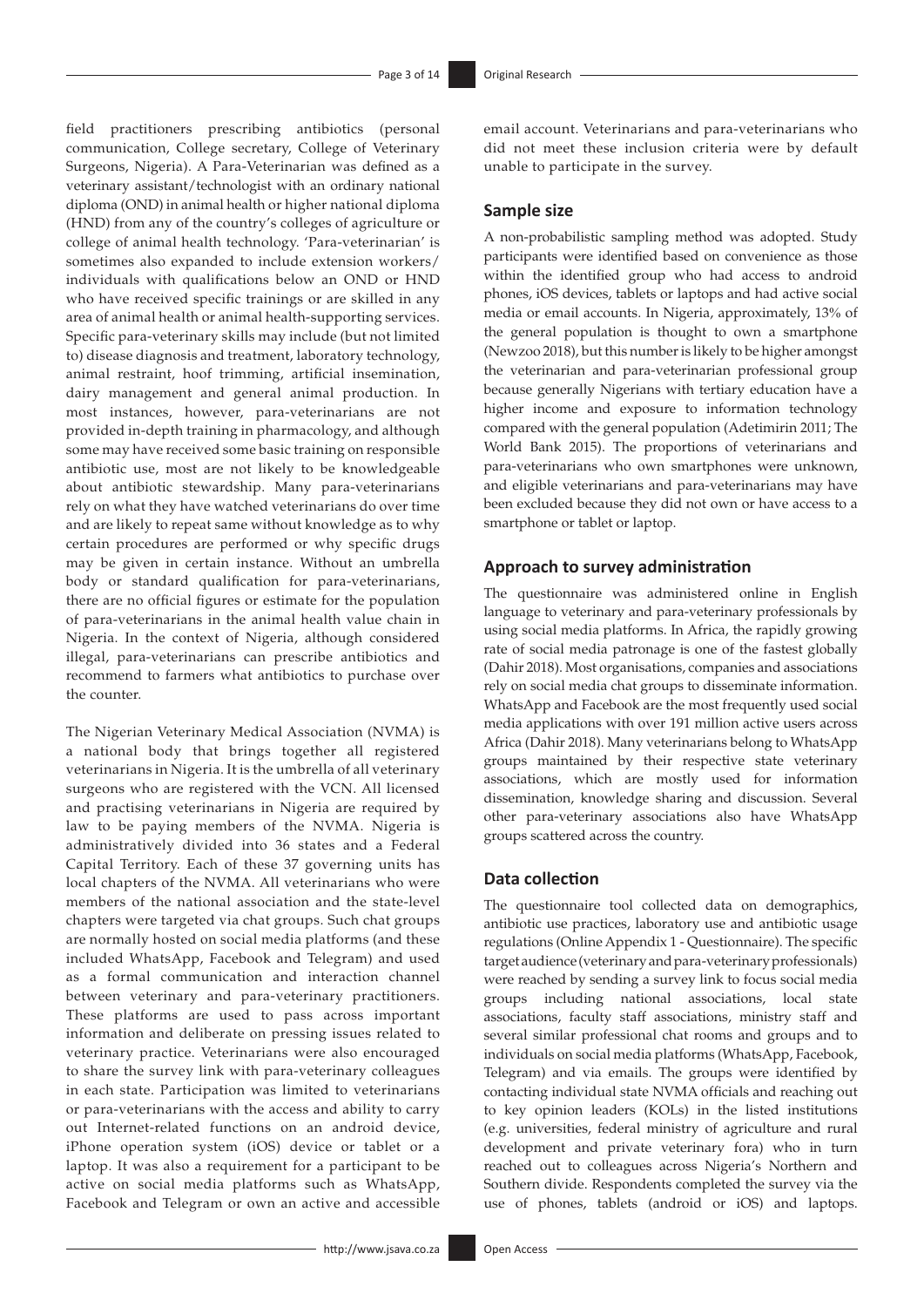Participation in the survey was voluntary and on opening of the survey link consent to participate was confirmed by clicking 'I consent' prior to survey completion. The survey was administered over a span of 4 weeks. Respondents could only participate once from the same device to prevent multiple entries from a single individual, and participants were encouraged to complete the survey once. Participants were reminded twice at the end of the first and third weeks during the 4-week survey administration period.

#### **Data analysis**

The survey was administered by using the online survey platform Qualtrics and at completion, survey data were downloaded into Microsoft Excel (365 MSO) and descriptive statistical analysis were performed.

#### **Ethical considerations**

Ethical review and approval were granted by the Ahmadu Bello University, Nigeria, via an ethics review application (Ethics approval number: ABUCUHSR/2018/008) and by the Research Integrity and Governance Office at the University of Surrey, United Kingdom (Response ID: 353003- 352994-41441149).

# **Results**

The total number of participants who responded to the survey was 416; 413/416 respondents completed the survey; and 3/416 attempted but did not complete the survey. The response rate for veterinarians was estimated at 10.3% (362/3500), calculated as the number of veterinarians who responded divided by the estimated total number of veterinarians with updated practice licenses in Nigeria. The response rate for para-veterinarians was not estimated because there are no official figures or estimate for the population of para-veterinarians involved in the animal health value chain in Nigeria.

#### **Demographic information**

A total of 413 participants completed the survey. Most of the respondents (87.7%, 362/413) were veterinarians; 6.8% (28/413) were para-veterinarians; 2.9% (12/413) identified themselves as farmers or farm managers; and another 2.4% (10/413) identified as 'other' and did not fit into any of the listed categories. These 10 respondents identified as 4 animal scientists, 3 microbiologists, 2 veterinary students and 1 veterinary pharmaceutical manager (Table 1). One additional respondent identified as 'farmer and veterinarian and para-veterinarian and farm manager'.

A total of 23/413 participants were excluded from the analysis because the main respondents of interest in this study were veterinarians and para-veterinarians only. In Nigeria, veterinarians and para-veterinarians can work as farmers (may own their own farms) or as farm managers (either manage their own farms or hired to manage

somebody else's farm), and so the respondents were given the option to also select these two options (farmer or farm manager) in this survey question. However, it was difficult to determine and confirm if the respondents who identified as 'farmer' and 'farmer manager' (*n* = 12/413) or as 'others' (*n* = 10/413) were additionally veterinarians or paraveterinarians and so were dropped from further analysis. The one respondent who was identified as 'farmer and veterinarian and para-veterinarian and farm manager' (*n* = 1/413) was also dropped from the analysis because it was difficult to clearly determine if the respondent was a veterinarian or para-veterinarian. The remaining 390 respondents (362 veterinarians and 28 para-veterinarians) were considered for further analyses.

Most of the respondents were 26–35 years old (225/390 [57.7%]). With respect to category of employment, over half of the respondents (207/390 [53.1%]) were involved in private practice, whereas 34.9% (136/390) were government employees. Most respondents (188/390 [48.2%]) had 0–5 years of veterinary work/practice experience (Table 1).

| Variable                           | Response                                                                     | <b>Respondents</b> |               |
|------------------------------------|------------------------------------------------------------------------------|--------------------|---------------|
|                                    |                                                                              | $\boldsymbol{n}$   | $\frac{0}{0}$ |
| Profession                         | Veterinarian                                                                 | 362                | 87.7          |
| $(n = 413)$                        | Para-veterinarian                                                            | 28                 | 6.8           |
|                                    | Farmer or farm manager <sup>+</sup>                                          | 12                 | 2.9           |
|                                    | Other <sup>t</sup>                                                           | 10                 | 2.4           |
|                                    | Veterinarian + Para-<br>veterinarian + Farmer + Farm<br>manager <sup>+</sup> | $\mathbf{1}$       | 0.2           |
| Highest level of                   | Veterinary degree (DVM/BVS)                                                  | 216                | 55.4          |
| education<br>$(n = 390)$           | DVM/BVS + MSc/MPH/PhD<br>minimum                                             | 137                | 35.1          |
|                                    | BSc/HND + MSc/MPH/PhD<br>minimum                                             | 14                 | 3.6           |
|                                    | Bachelor's degree (BSc)                                                      | 9                  | 2.3           |
|                                    | Other                                                                        | 9                  | 2.3           |
|                                    | Diploma (OND)/NCE                                                            | 5                  | 1.3           |
| Age group (years)                  | $26 - 35$                                                                    | 225                | 57.7          |
| $(n = 390)$                        | $36 - 45$                                                                    | 62                 | 15.9          |
|                                    | Over 45                                                                      | 61                 | 15.6          |
|                                    | 25 or less                                                                   | 38                 | 9.7           |
|                                    | Prefer not to say                                                            | $\overline{4}$     | 1.0           |
| Employment                         | Private practice                                                             | 207                | 53.1          |
| status <sup>+</sup><br>$(n = 390)$ | Government employee                                                          | 136                | 34.9          |
|                                    | Research                                                                     | 53                 | 13.6          |
|                                    | Teaching                                                                     | 42                 | 10.8          |
|                                    | Non-governmental<br>organisation (NGO) employee                              | 41                 | 10.5          |
|                                    | Other                                                                        | 11                 | 2.8           |
| Profession                         | $0 - 5$                                                                      | 188                | 48.2          |
| experience<br>(years)              | $6 - 10$                                                                     | 107                | 27.4          |
| $(n = 390)$                        | 11 or more                                                                   | 91                 | 23.3          |
|                                    | Prefer not to say                                                            | 4                  | 1.0           |

DVM, Doctor of Veterinary Medicine; BVS, Bachelor of Veterinary Sciences; BSc, Bachelor of Science; MSc, Master of Science; MPH, Master of Public Health; PhD, Doctor of Philosophy; OND, Ordinary National Diploma; NCE, Nigeria Certificate in Education; HND, higher national diploma. †, All applicable responses were selected. Survey respondents were invited to select all applicable responses and as such the respondent total may not add up to 100% for these variables.

‡, Respondents did not meet study criteria and were hence excluded from all other analyses. A total of 23/413 respondents were excluded.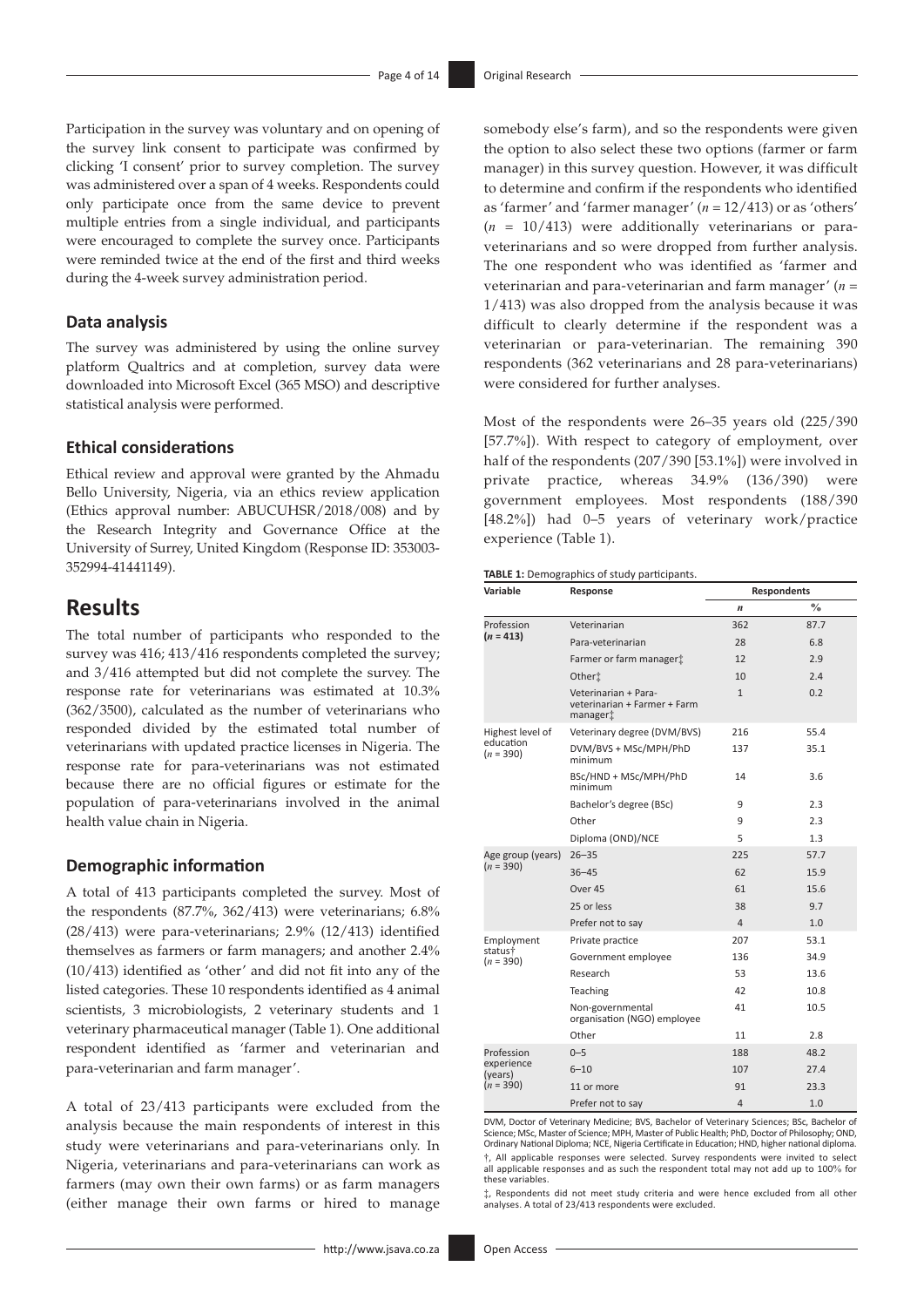#### **Antibiotic use practices**

Of the 390 respondents, 384 (98.5%) recommended the use of antibiotics to treat animal patients, whereas 6/390 (1.5%) did not and were excluded from further analyses. Of the 384 respondents who recommended the use of antibiotics, 93.2% (358/384) were veterinarians and 6.8% (26/384) were para-veterinarians. The employment categories for the 384 respondents who reported using antibiotics were as follows: private practice (205/384 [53.4%]), government (134/384 [34.9%]), research (52/384 [13.5%]) teaching (40/384 [10.4%]), workers within non-governmental organisations (41/384 [10.7%]) and other (11/384 [2.9%]). Chickens (260/384 [67.7%]), followed by dogs 65.4% (251/384) were the most commonly seen animal species in respondents' clinical practices (Appendix 1 – Table 1-A1). Regarding the animal species to which practitioners most often used antibiotics, the majority of respondents (276/384 [71.9%]) used antibiotics for chicken followed by 69.3% (266/384) who reported using antibiotics for dogs (Table 2). As indicated here chickens and dogs are the most frequently seen animal species in veterinary practice as well as the animal species for which antibiotics were mostly used.

### **Antibiotics used in animal practice**

When requested to report the five most frequently recommended antibiotics to treat animal patients, respondents commonly recommended the use of oxytetracycline (317/384 [82.6%]), tylosin (171/384 [44.5%]), gentamycin (168/384 [43.8%]), penicillin (151/384 [39.3%]) and enrofloxacin (148/384 [38.5%]) (Appendix 1 – Table 2-A1).

### **Reasons for recommending the use of antibiotics to treat animal patients**

The respondents were asked the two most common reasons for recommending the use of antibiotics to treat animal patients. Therapeutic treatment of disease (371/384 [96.6%]) was the most frequently reported reason amongst the 384 respondents who recommended the use of antibiotics, followed by disease prevention or prophylaxis (160/384 [41.7%]) and growth promotion (18/384 [4.7%]) (Table 3).

### **Type of pathogen targeted when recommending the use antibiotics to treat animals**

With regard to the type of pathogens, most respondents (379/384 [98.7%]) reported targeting bacterial pathogens when recommending the use of antibiotics, and 81.3% (312/384) of respondents targeted protozoan parasites. However, the proportions of respondents who recommended the use of antibiotics in the treatment of conditions that would never respond to them including viral, helminth, fungal and other were 82.3% (316/384), 71% (273/384), 69% (265/384) and 59.3% (228/384), respectively (Appendix 1 – Table 3-A1). For veterinarians only (*n* = 358), the proportions of respondents who recommended the use of antibiotics in the treatment of bacterial, viral, protozoa, helminth, fungal and other conditions were 99.2% (355/358), 82.1% (294/358),

80.4% (288/358), 71.2% (255/358), 68.1% (244/358) and 59.5% (213/358), respectively. For para-veterinarians only (*n* = 26), the proportions of respondents who recommended the use of antibiotics in the treatment of bacterial, viral, fungal, protozoa, helminth and other conditions were 92.3% (24/26), 84.6% (22/26), 80.8% (21/26), 92.3% (24/26), 69.2% (18/26) and 57.7% (15/26), respectively.

### **Source of antibiotics and source of information guiding their use**

The respondents were asked the two most common sources where antibiotics were purchased or acquired. The most commonly reported sources were veterinary clinics (259/384 [67.4%]), agro-stores (177/384 [46.1%]) and distributors (154/384 [40.1%]) and open markets (60/384 [15.6%]) and 60/384 (15.6%), respectively. Other reported sources (7/384 [1.8%]) included human pharmacies and international markets (Appendix 1 – Table 4-A1, where respondents selected two most relevant responses).

The major source of information used to guide decisions on the choice of antibiotics was the manufacturer's label on drug bottles, sachets or leaflets (289/384 respondents [75.3%]). In addition, 278/384 respondents (72.4%) used personal experience, whilst 195/384 (50.8%), 193/384 (50.3%) and 13/384 (3.4%) respondents used antibiotic guidelines developed and kept by veterinary practice, information from colleagues or others, respectively (Appendix 1 – Table 5-A1, where respondents selected three most relevant responses).

### **Use of antimicrobial sensitivity testing and general use of laboratories to aid diagnosis**

Almost a third of survey respondents (122/384 [31.8%]) did not undertake antimicrobial sensitivity testing before starting antibiotic treatment. Sensitivity testing was

|  |                                                           |  |  | <b>TABLE 2:</b> Animal species in which the use of antibiotics was most often |  |  |
|--|-----------------------------------------------------------|--|--|-------------------------------------------------------------------------------|--|--|
|  | recommended by animal health professionals ( $n = 384$ ). |  |  |                                                                               |  |  |
|  |                                                           |  |  |                                                                               |  |  |

| <b>Animal species</b> | Respondents†     |               |  |
|-----------------------|------------------|---------------|--|
|                       | $\boldsymbol{n}$ | $\frac{0}{0}$ |  |
| Chickens              | 276              | 71.9          |  |
| Dogs                  | 266              | 69.3          |  |
| Goats                 | 230              | 59.9          |  |
| Cattle                | 203              | 52.9          |  |
| Sheep                 | 200              | 52.1          |  |
| Turkeys               | 111              | 28.9          |  |
| Cats                  | 94               | 24.5          |  |
| Fish/aquaculture      | 51               | 13.3          |  |
| Others                | 11               | 2.9           |  |

†, All applicable responses selected.

**TABLE 3:** Most common reasons for prescribing or using antibiotics in animal practice (*n* = 384).

| Reason                               | Respondents <sup>†</sup> |               |  |
|--------------------------------------|--------------------------|---------------|--|
|                                      | n                        | $\frac{0}{0}$ |  |
| Therapeutic or treatment             | 371                      | 96.6          |  |
| Disease prevention or<br>prophylaxis | 160                      | 41.7          |  |
| Growth promotion                     | 18                       | 4.7           |  |
|                                      |                          |               |  |

†, All applicable responses selected.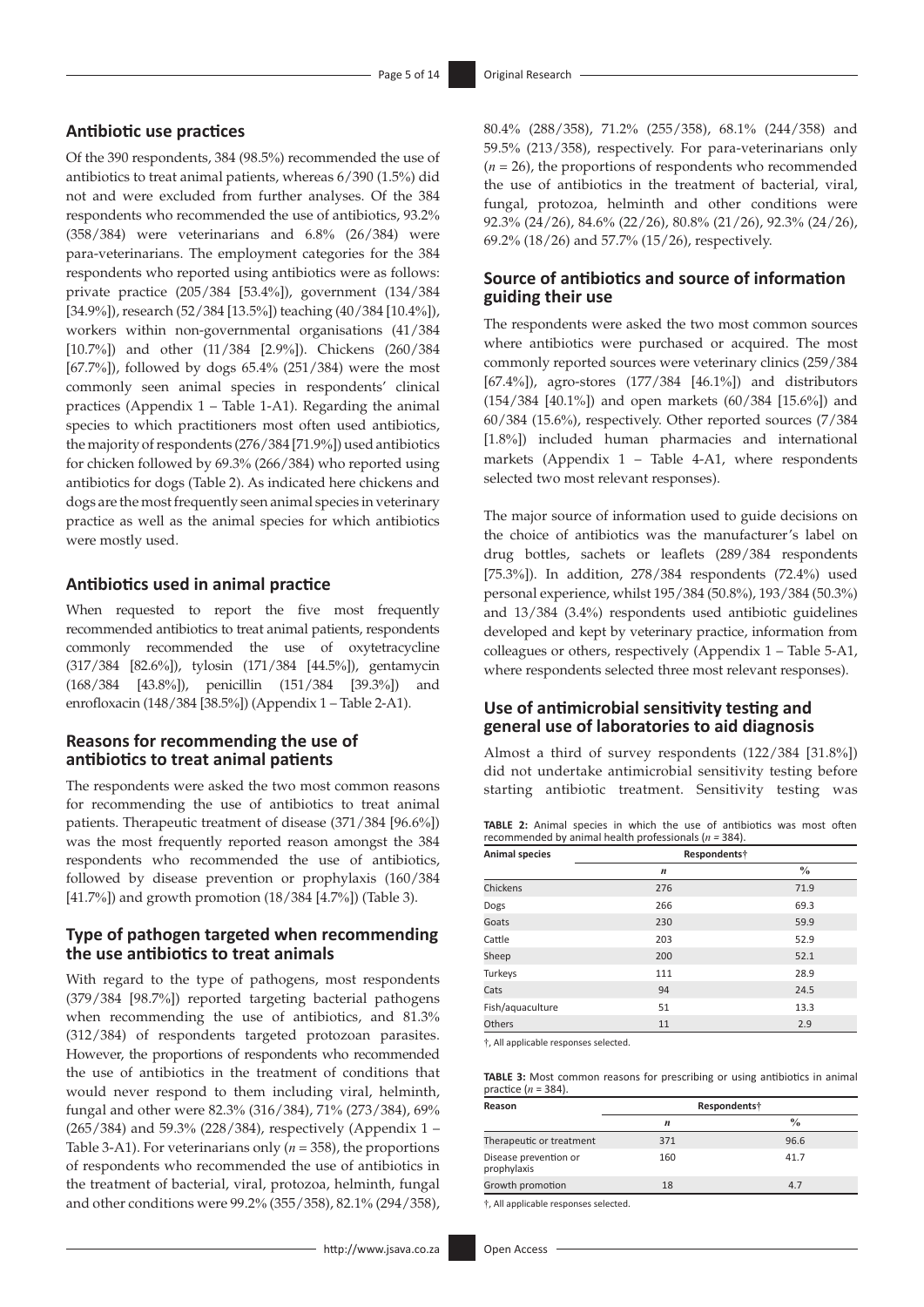**TABLE 4:** Frequency of antimicrobial sensitivity testing conducted before starting antibiotic treatment (*n =* 384).

| Frequency                   | Respondents† |               |  |
|-----------------------------|--------------|---------------|--|
|                             | n            | $\frac{0}{0}$ |  |
| Sometimes (1-5 times/year)  | 164          | 42.7          |  |
| Never                       | 122          | 31.8          |  |
| Frequently (> 5 times/year) | 65           | 16.9          |  |
| Don't know                  | 33           | 8.6           |  |

'frequently' undertaken by 65/384 (16.9%) of respondents and 'sometimes' undertaken by 164 (42.7%) of respondents (Table 4).

A third of the respondents (126/384 [32.8%]) reported they had not used laboratories to aid diagnosis in the previous year; 84/384 (21.9%) used laboratories 1–2 times; 48/384 (12.5%) used laboratories 3–4 times; and 19/384 (4.9%) used laboratories 5–6 times. Under a third of the respondents (107/384 [27.9%]) used laboratories more than 6 times in the previous year to aid diagnosis.

A total of 258 respondents reported to have used a diagnostic laboratory at some point in the previous year. Many respondents who used the laboratory submitted samples for microbiological culture and antimicrobial sensitivity testing (236/258 [91.5%]), whilst 102/258 (39.5%) requested microbiological culture and identification (without sensitivity testing). Pathology or post-mortem examination was requested by 168/258 respondents (65.1%), whilst 73/258 (28.3%) requested serology testing. Other (7/258 [2.7%]) selected tests included complete blood count (1/258 [0.4%]), haematology (4/258 [1.6%]), haematology and biochemistry (1/258 [0.4%]), polymerase chain reaction (PCR) (1/258  $[0.4\%]$ ) and parasitology  $(1/258 \t [0.4\%])$ , respectively (Appendix 1 – Table 6-A1).

### **Awareness of government-issued guidelines on antibiotics use**

When asked about awareness of government-issued guidelines on antibiotic use in animals at either national, regional, state or local levels, 217/384 (56.5%) respondents said 'No' to having encountered any guidelines whilst 107/384 (27.9%) said 'Yes' as they had encountered such guidelines at one of the aforementioned levels. A further 60/384 (15.6%) responded that they 'don't know' if they had encountered such documents or not (Appendix 1 – Table 7-A1). The government-issued guidelines seen by the 107 respondents were in the form of leaflets (49/107 [45.8%]), brochures (40/107 [37.4%]), reports (59/107 [55.1%]) and radio announcements (12/107 [11.2%]). Other reported sources including animal disease act, Internet, drug formula information, seminars, VCN drug formulary, and public health forums accounted for another 10/107 (9.3%) of respondents (Appendix 1 – Table 7-A1). Of the 107 (107/384 [27.9%]) respondents who had knowledge of governmentissued guidelines on antibiotic use, 28/107 (26.2%) had never used these guidelines to inform their decision-making on antibiotic use whilst another 74/107 (69.2%) used the issued

guidelines. A further 5/107 (4.7%) were unsure (Appendix 1 – Table 7-A1).

Lastly, amongst the 384 survey respondents who recommended the use of antibiotics, 311/384 (81%) of these believed government-issued legislation or regulation on antibiotic use in animals can influence the use of antibiotics by veterinarians, para-veterinarians and other animal health professionals. Fifty-six (56/384 [14.6%]) believed guidelines and legislation would have no effect on habits of animal health practitioners, whilst a further 17/384 (4.4%) were unsure (Appendix 1 – Table 7-A1).

# **Discussion**

This study provides some insights into the antibiotic use practices of veterinarians and para-veterinarians in Nigeria. Most of the respondents were young veterinarians who worked in private practice and had less than 10 years practice experience. These survey demographics may be attributed to how the survey questionnaire was distributed, predominantly via social media groups (such as WhatsApp groups) of veterinarians across Nigeria. Younger people are more likely to be aware of information technology and more commonly use social media platforms (Vaportzis, Giatsi Clausen & Gow 2017). There has also been an increase in the number of graduating veterinarians lately because of an increasing number of established veterinary faculties within the last 15 years including at the University of Jos (Plateau State), the University of Abuja (Federal Capital Territory), the University of Ilorin (Kwara State), and Michael Okpara University of Agriculture (Umudike, Abia State). Because young people made up the bulk of the animal health practitioners who participated in this survey, responses could therefore have been inherently biased towards highlighting the antibiotic use practices of younger veterinarians and para-veterinarians.

Most of the respondents recommended the use of antibiotics in animal patients, principally targeting bacterial pathogens. However, a high proportion of respondents also recommended the use of antibiotics to manage non-bacterial pathogens, including viruses, protozoans and even fungi. By using antibiotics indiscriminately for the management of non-bacterial pathogens such as viruses and fungi, additional bacteria are exposed to selection pressure, destroying commensal but antibiotic-sensitive microflora, allowing resistant strains to proliferate and leading to increased risk of AMR (Ventola 2015). Some antibiotics are indicated in the effective management of protozoan parasites (Sainz et al. 2015); although aside these few exceptions, antibiotics should be exclusively used for bacterial disease treatment. The reported incorrect use of antibiotics by veterinary professionals suggests a lack of knowledge on appropriate antibiotic use practices. In this study, it is also possible that the prescription of antibiotics for non-bacterial pathogens may have been driven by non-clinical issues because they too are important considerations for veterinarians. The non-clinical factors reported to influence the decision to prescribe antibiotics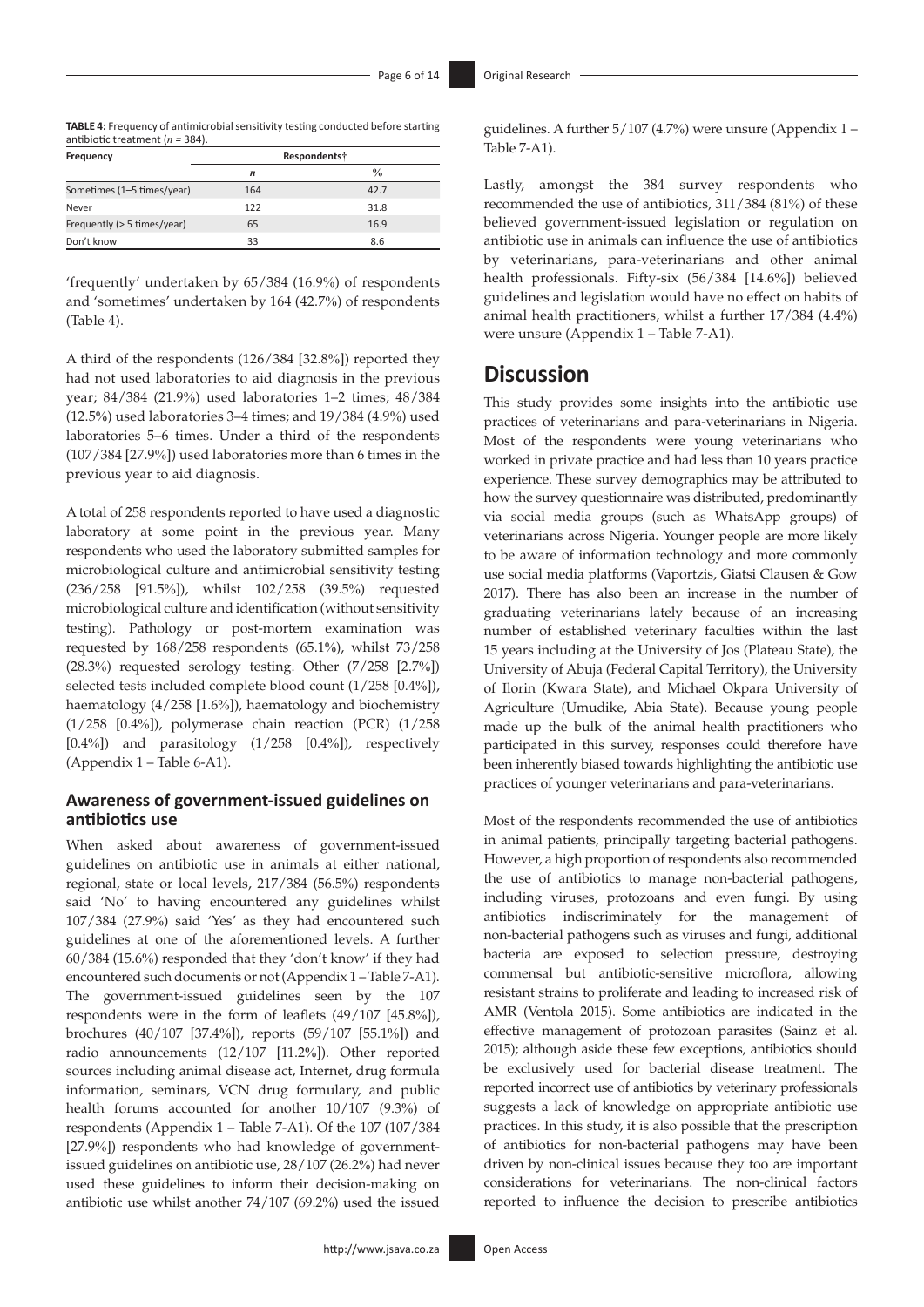include a farmer preference or request to have antibiotics administered (Gibbons et al. 2013; McDougall, Compton & Botha 2017), fear of being blamed if it is later proved that antibiotics were required (Gibbons et al. 2013) and withholding period (McDougall et al. 2017). In Nigeria, there are no guidelines restricting access to veterinary drugs. Farmers, veterinarians and para-veterinarians have access to all veterinary antibiotics from veterinary practices, agro-shops and even open drug markets. As such it is difficult to know who prescribed what, when and the amounts. A dearth of veterinary professionals and dysfunctional veterinary systems mean that non-veterinary professionals, although not licensed to, often engage in disease diagnosis and treatment, thus increasing the chance for misdiagnosis and antibiotic misuse. Whilst in most developed countries, only registered veterinary practitioners can administer certain class of antibiotics, government officials do not usually administer antibiotics and para-professionals are also not allowed to prescribe. The situation in Nigeria underlines the importance of adopting and enforcing regulation aimed at reducing inappropriate antibiotics use such as classifying antibiotics as prescription only drugs, establishing strict guidelines for appropriate antibiotic use and limiting access to professionals only.

In this survey a low frequency of antimicrobial susceptibility testing (AST) use was reported with over 70% of respondents either very sparingly conducting AST prior to antibiotic treatment or not at all. Findings in this study contrast with those reported elsewhere. A study carried out in Washington State, United States of America, reported that majority of respondent veterinarians (166/203, 82%) were engaged in small animal or exotic animal practice, and 76% ordered AST regularly in their practice and 24% did not order AST at all (Fowler et al. 2016). In another study carried out across Europe, 44.3% of veterinarians carried out AST when cases were unresponsive or complicated, 24.3% regularly used AST testing and 9.8% of veterinarians never used AST to inform antibiotic prescription (De Briyne et al. 2013). And in a study conducted in New Zealand, culture and AST was not widely used (McDougall et al. 2017). In the three studies mentioned, the type of veterinary practice for respondents who did not use AST was not specifically reported, to allow for an assessment of the potential link between low AST use and the type of veterinary practice. It is important to note that AST is not always required in practice as clinicians frequently make diagnosis and treatment decisions based on empirical knowledge; empirical antibiotic treatment can be started whilst awaiting AST results and such treatment can be changed once AST results become available if appropriate. The use of AST where applicable can help eliminate uncertainty and provide guidance on the selection of an effective antibiotic as the first-line treatment and can subsequently contribute to reduced antibiotic consumption overall. However, there is a potential downside to the use of culture and AST, which is the inevitable delay between sampling and obtaining a result, which may take at least 24 h –

48 h with resultant delaying of onset of treatment that may affect the outcome. Other key constraints to AST use have been reported in Nigeria and elsewhere, and these include limited availability and access to laboratories with capacity to conduct culture and AST and affordability of the associated costs (Adekanye et al. 2020; Fowler et al. 2016). Addressing the barriers to AST use may help increase AST use and promote appropriate antibiotic use.

Findings of this study revealed that a large proportion of the respondents used laboratories only sparingly or not at all. The question on the use of laboratories was added to this study because in most sub-Saharan Africa countries, AST is primarily performed in laboratory settings and as such, its conduct is intrinsically linked to the availability and access to laboratory facilities. The low use of laboratories for diagnosis in this study may be linked to a shortage of laboratory diagnostic facilities. The unavailability of veterinary laboratory services and the owner's inability to pay have been reported as barriers to conducting AST in Nigeria (Adekanye et al. 2020), and the shortage of laboratory diagnostic facilities has also been reported elsewhere in sub-Saharan Africa (Nakayima et al. 2016). The existing animal health laboratories and a host of emerging laboratories are mostly restricted to the 11 veterinary teaching hospitals in Nigeria and the National reference veterinary laboratory in Vom, Plateau State. In addition to the institutional laboratories mentioned here, several other private laboratories have recently been established, either owned by companies or private veterinary clinics. For example, Animal Care, a leading veterinary animal health company in Nigeria, has a network of six laboratories located across the country. Despite this array of existing laboratories and a host of emerging laboratories, the geographically expansive nature of Nigeria suggests that existing laboratories may be insufficient to cater for the diagnostic needs of veterinarians. Even where laboratories are available, logistics challenges such as access and transportation, as well as lengthy laboratory turnaround time, and the absence of a quality assurance system to regulate veterinary laboratories further limits patronage of existing laboratories. Creating a good laboratory network with capability to perform procedures such as AST would assist veterinary and para-veterinary practitioners in making informed choices on antibiotic use and support clinical and diagnostic decisions. Through enhanced collaborations and communication between animal health professionals and laboratory personnel, animal health practitioners can also keep abreast with disease epidemiology and trends.

The survey findings indicated that chickens were the most frequently cited species cared for by respondents and the species for which antibiotics were mostly used. More than 50% of respondents also reported using antibiotics in ruminants and dogs compared with cats, turkeys or aquaculture. Identifying species and indications for which most antibiotics are used may be beneficial in highlighting potential areas to be focussed on to improve appropriate antibiotics use and reduce the risk for AMR emergence.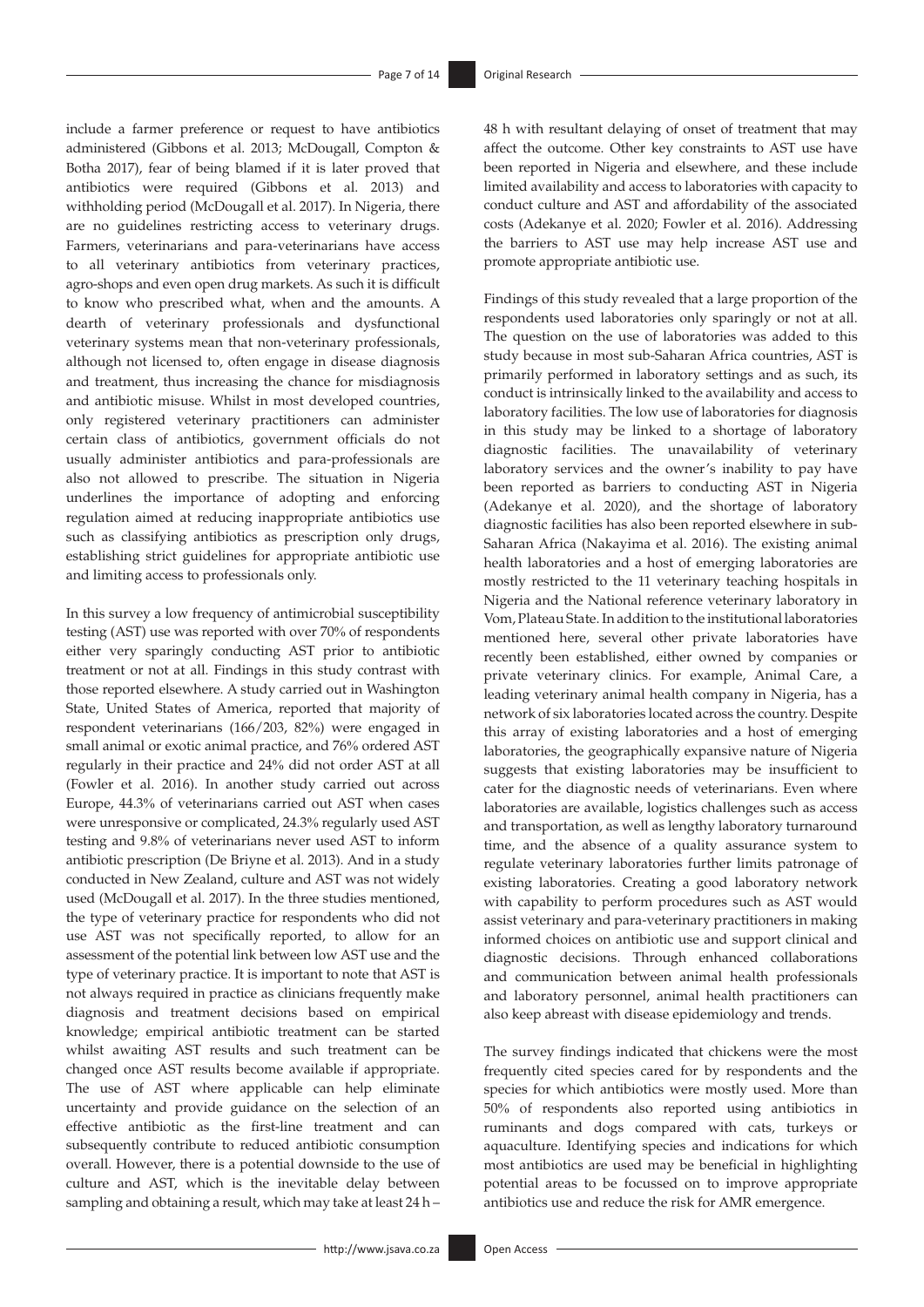Oxytetracycline and tylosin were reported as the most frequently recommended antibiotics to treat animals by the respondents in the present study. This is consistent with the studies conducted in Nigeria and elsewhere. Alhaji and Isola (2018) reported oxytetracycline, tylosin and penicillin as the most widely used antibiotic in north central Nigeria, and another study in Europe reported tetracycline and penicillin as the most frequently prescribed classes of antibiotics (De Briyne et al. 2014). The high use of oxytetracycline may contribute to the frequently documented resistance levels of tetracyclines in animals (Oloso et al. 2018). Similarly, tetracycline residues have been identified as the most common antibiotic residues in locally produced poultry and cattle, in contrast with the low levels found in imported poultry products (Oloso et al. 2018). Incidence patterns of AMR in human enteric *E. coli* showed a high level of tetracycline resistance in Nigeria, suggesting a basis for further investigation into the relationship between oxytetracycline use in animals and emerging tetracycline resistance in humans (NCDC 2019). Enrofloxacin was amongst the most frequently reported prescribed antibiotics in this study; over a third (38.5%) of the respondents reported prescribing enrofloxacin in animals. Fluoroquinolones are categorised as critically important antimicrobials (CIAs) for human health (Erwin et al. 2020; WHO 2019), and there is concern that the use of enrofloxacin in animals could lead to sharing of genes encoding resistance to fluoroquinolones in people. Veterinarians can play a role in protecting CIAs (Wood 2018) such as enrofloxacin by using these as 'last resort' antimicrobials. In so doing, veterinarians would contribute to tackling the problem of AMR in both animals and humans.

Disease treatment was reported as the main reason for recommending the use of antibiotics to treat animals. This finding is expected and may be attributed to the survey respondents being veterinarians and para-veterinarians with academic and practical knowledge on appropriate use of veterinary pharmaceuticals gained from veterinary training and education. A considerable proportion of respondents (40%) reported recommending the use of antibiotics for disease prevention or prophylaxis, but details on the type of prophylaxis were not collected. Further investigation on the type of prophylaxis is necessary to determine if the use of antibiotics was appropriate and to inform the creation of relevant guidelines. For example, if the use of antibiotics for disease prevention or prophylaxis was inappropriate, local government regulation could be enforced to encourage appropriate antibiotic use. The presence of regulatory controls would align with other countries, where the use of antibiotics for disease prevention, and as growth promoters, is restricted and controlled (Kirchhelle 2018; More 2020; Tang et al. 2017). This is seen in countries such as the Netherlands (Mevius & Heederik 2014; Speksnijder et al. 2014) and the United Kingdom (NOAH 2020).

Veterinary clinics, agro-shops and open markets are the traditional sources of licensed veterinary drugs in Nigeria. Other potential sources, for example online pharmacies

and drug compounding pharmacies, although used in human medical practice on a limited scale, remain uncommon in veterinary practice. Although most animal health practitioners reported obtaining antibiotics from veterinary clinics, some reported purchasing antibiotics from open markets. Sourcing of antibiotics from open markets is of concern as these sources provide greater unregulated access to all classes of antibiotics by nonprofessionals compared with veterinary clinics, agro-stores and distributors. For example, veterinary drug distributors found in open markets are less likely to offer buyers any technical advice on proper antibiotic use. Products from open markets are mostly unregulated, less likely to be registered and more likely to have expiry dates altered. Such products are also less likely to contain product leaflets to guide proper dosing and adherence to withdrawal periods. This is in contrast to getting antibiotics from veterinarians and agro-stores, who are more likely to adhere to regulations, ask questions and query the intended use and possibly make recommendations. It is additionally important to note that whilst the open market may not enjoy significant patronage from professionals, there is considerable drug movement between veterinary clinics, agro-shops and distributors. For instance, veterinary clinics may readily source drugs from agroshops and distributors whilst agro-shops in turn may access from both the clinics and distributors. Despite being regarded as common occurrence, managing of drugs by non-professionals brings a new dimension to AMR. In an open market environment, drug storage can play a huge role in drug potency with hot and humid conditions degrading medications, reducing drug effectiveness and potency (Ocan et al. 2014). The sub-therapeutic doses resulting from drug degradation may lead to repeated antibiotic treatment and use and to increased selection pressure and survival of the most resistant organisms. Beside poor storage, drug adulteration and counterfeit drugs (Akiny 2013) also appear to be risks in open unregulated markets. This highlights the need for government regulation, enforcement and penalties aimed at promoting AMS.

Most survey respondents consulted manufacturer labels on drug bottles, sachets or leaflets for guidance on antibiotic choice and use. Personal experience also played a substantial role in antibiotic choice and use, in addition to consulting colleagues or following guidelines developed by individual practices. Two studies carried out in Europe also reported personal experience as one of the top factors influencing antibiotic choice (Coyne et al. 2018; De Briyne et al. 2013). Although often useful, personal experience may sometimes provide subjective views on antibiotic prescription habits; potentially based upon outdated knowledge and practices. Similarly, colleague guidance cannot always be guaranteed as a reliable and current source of information. Whilst personal experience and manufacturer guides are vital, they should be supported by laboratory results (Watts, Sweeney & Lubbers 2018). Previously potent antibiotics can now be ineffective against once treatable bacteria, with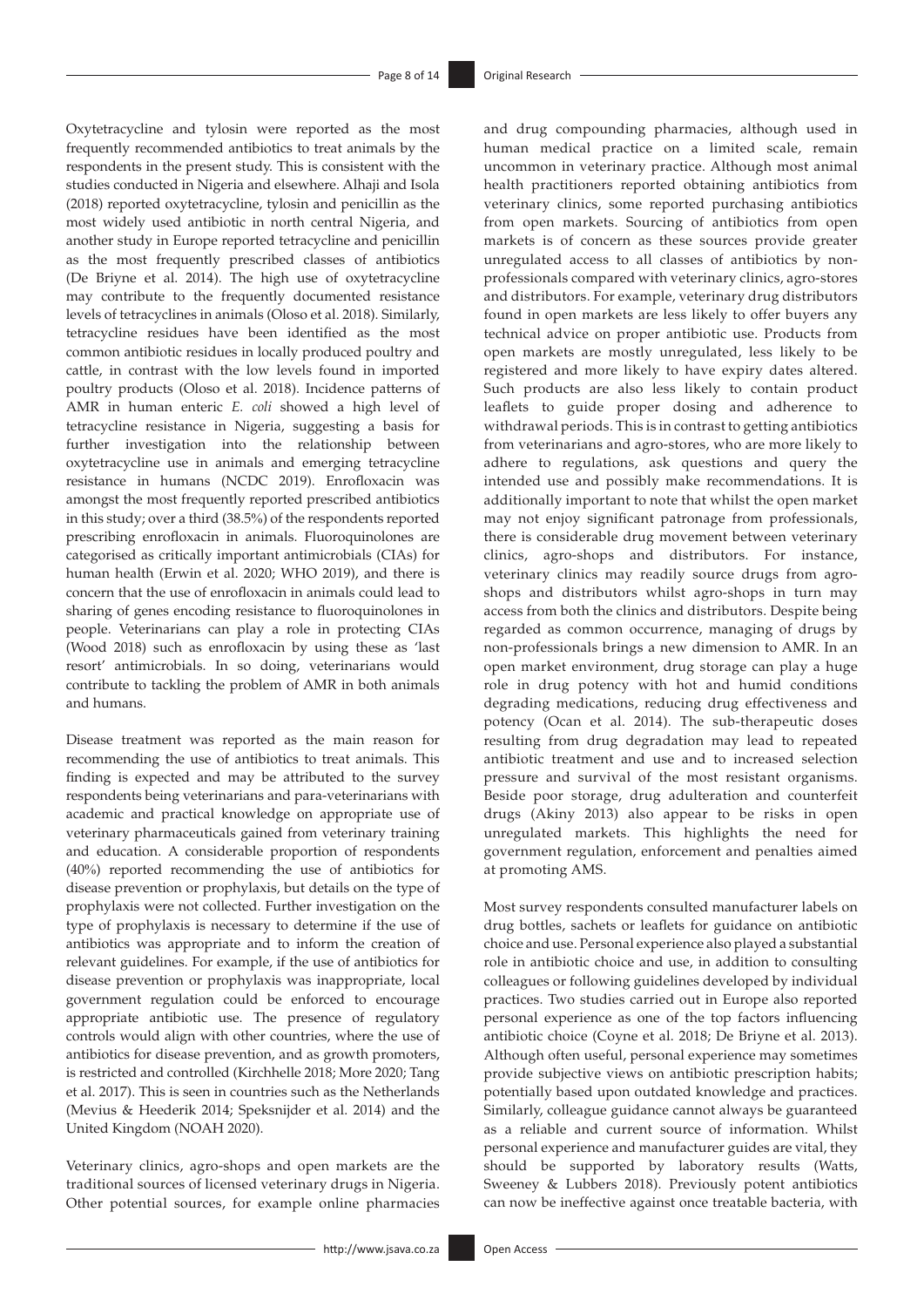such cases only verifiable by using diagnostic support. Reliance on prior experience and product labels alone may lead to unsuccessful treatment decisions, contributing to inappropriate and repeated antibiotic use, thus increasing the risk for AMR development.

Many of the respondents were unaware of the existence of any formally issued regulatory guidelines on antibiotic use in Nigeria. Collectively, almost all participants agreed that government-issued legislation or guidelines, if properly publicised, would influence the ways in which antibiotics are used by animal health workers. The lack of knowledge of formally issued regulatory guidelines on antibiotic use in this study is not surprising as there are no documented systematic trainings or defined methods for dissemination of this information to practising and newly qualified animal health professionals by regulatory authorities. However, there is a Nigerian government action plan to tackle the threat of AMR (FMARD 2017). A quarter of the respondents who reported in this study were aware of governmentissued guidelines on antibiotic use in animals; it is possible these respondents might have encountered guidelines that originated from sources other than the government. Alternatively, those respondents might have provided incorrect responses. The introduction and use of guidelines were reported to lead to appropriate use of antimicrobials by small animal clinicians in the United Kingdom (Hughes et al. 2012). It is therefore possible that the provision of such documentation by bodies including the National Agency for Food and Drug Administration and Control (NAFDAC; responsible for drug regulation in Nigeria), government ministries (such as the Federal and State Ministries of Agriculture and Rural Development), private practices and veterinary institutions may promote the use of reliable sources of information on appropriate antibiotic use by animal health professionals in Nigeria.

To be effective, guidelines should be supported by relevant scientific literature and be periodically revised with updated information. In addition, however, a balanced pragmatic approach to antibiotic regulation should also consider the needs of farmers and how they may be impacted by establishing certain antibiotic restrictions. This will ensure that farmers and animal health workers alike have the knowledge and treatments necessary to deal with prevalent diseases whilst simultaneously promoting prudent antibiotic use.

In general, the study's findings suggest that a number of additional strategies can be explored in an effort to improve AMS. Training and education of farmers, veterinarians and para-veterinary professionals on adherence to drug withdrawal periods and adoption of vaccination can play an important role in reducing the risk of AMR. The education of both veterinary professionals and farmers on drug withdrawal periods may help reduce the risk of consumption of products (such as eggs, milk and meat) by the consumers that include antimicrobial residues. Improved management practices including the adoption of vaccination can prevent and help reduce disease burden and subsequently the amounts of antibiotics used for treatments. Having a closer working relation between veterinary professionals and animal owners can also contribute positively towards disease prevention. And finally, establishing effective laboratory quality control systems combined with effective support of laboratory service delivery from key players such as the government and industry may also contribute towards positive antibiotic stewardship.

A few limitations were observed in this study. Firstly, the survey had no means of definitively validating the identities of the respondents, and it was difficult to conduct an analysis to determine if differences existed between responders and non-responders because no information was obtained on non-responders. To ensure the correct target audience was reached, the survey link was shared exclusively with veterinarians and para-veterinarians and only professional chat groups were targeted.

Secondly, participation may have been limited by a lack of access to the Internet and ownership of an electronic device. The survey required both access to the Internet and ownership of an electronic device (android or iOS phone, tablet, computer, etc.) on which to complete the survey. An unknown proportion of veterinarians and para-veterinarians would not meet these criteria and consequently were unable to participate. Participation may also have been limited by how the veterinarians and para-veterinarians who were active on social groups were identified. Identification of the social groups to which a survey link was sent depended in part on the number of contacts made by authors with different key association officials and KOLs as well as on authors' personal knowledge. It is possible that this approach may not have been broad enough to capture all veterinarians who are active on social media nationally.

Thirdly, the investigators could not determine how many respondents completed the survey via phones versus tablets versus laptops and could not determine the response rate per chat group or channel used (i.e. how many respondents were got from each of these individual channels) to distribute the survey link.

Fourthly, the study may have also been subject to participant selection bias as survey distribution was dependent on social circles and networks. This may have resulted in distribution being biased or restricted to the groups and people the study team was aware of (e.g. inclusion of more Nigeria Veterinary Medical Association groups compared with Paravet association groups), unconsciously omitting other unknown social media groups. Furthermore, some veterinarians may be active on the Internet but are either not currently practising or are working in alternative sectors with little or no relationship with those in the veterinary industry. Nonetheless, these individuals could still use antibiotics internally on private farms or even on their pets. Consequently, certain categories of potential respondents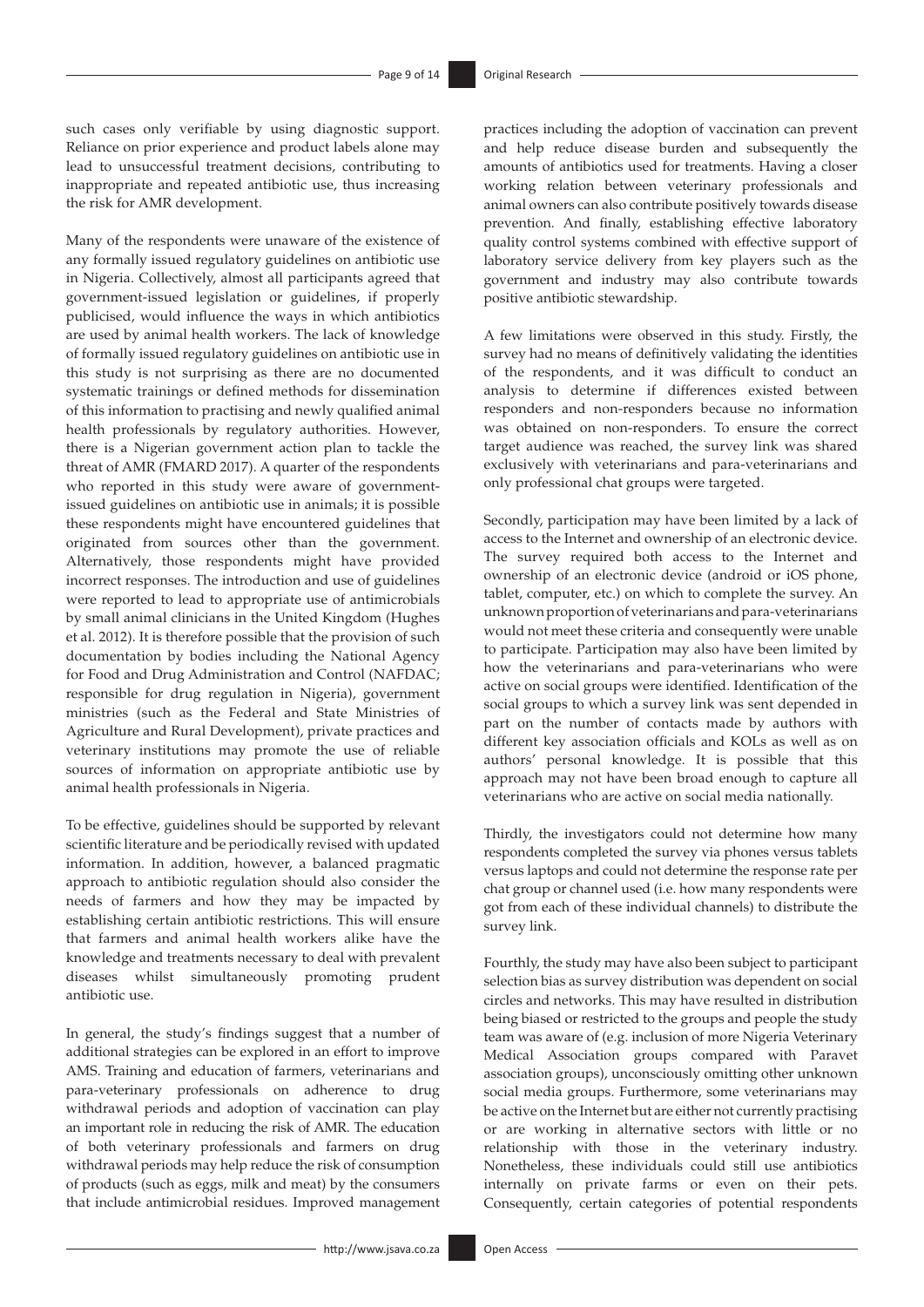may have been inadvertently excluded from this study, impacting on the inclination of results generated.

In addition, some of the responses may have been impacted by a recall bias. Veterinarians and para-veterinarians were asked to respond to survey questions by recalling information from practice experience and general knowledge. Respondents may be impacted by memory losses or an inability to remember accurately.

Also, some of the antibiotics in the survey questionnaire were listed as trade names. Although this was done to accommodate common antibiotic combinations present in the market and in use, it is possible that not every respondent would be familiar with specific trade names, and this might have impacted negatively on the objectivity of responses.

Another related limitation is that data on antibiotic type and use were not collected on a species basis. Understanding antibiotic choice at species level and the related diagnostic support sought may provide useful insights to help understand areas for improvement that should be targeted.

Education on antimicrobial use in veterinary school was not added as an option when assessing sources of information used to guide decisions on choice of antibiotics. This is an important source of information especially for new graduating veterinarians entering clinical practice.

Finally, total participant demographics show that younger veterinarians and para-veterinarians made up the bulk of the respondents. This may be characteristic of how younger people tend to be more active than older people on social media platforms and be more competent in the requisite skills to use android, iOS or laptop devices. Although assumed to be less influential in electronic survey completion compared with face-to-face survey conduct, the social desirability bias may have also affected survey responses. The social desirability bias pertains to the behaviour of research participants to select responses based on perceived socially desirable answers, rather than providing the most truthful response (Grimm, 2010). In the context of this study, some survey respondents may have declined to share antibiotic-prescribing habits they considered inappropriate or erroneous, resulting in an under-reporting of certain antibiotic usage behaviours.

# **Conclusion**

The survey's findings suggest promoting AST use and addressing the potential constraints to AST use such as limited availability and access to laboratories with capability to conduct culture and AST, and affordability of the associated costs may help improve adoption and use of AST.

Findings also suggest that there is an inappropriate use of antibiotics for the management of non-bacterial pathogens

such as fungi and viruses. Establishing strict guidelines for appropriate antibiotic use and limiting access to antibiotics to professionals only can be considered in regulation aimed at reducing inappropriate antibiotic use.

The inadequacies in the availability of and adherence to publicised regulatory guidelines on antibiotic use indicate a need for regulatory authorities to urgently address the creation and wide circulation of legislation and guidelines for use by animal health practitioners. The effectiveness of formally issued guidelines will be highly dependent on the breadth of their distribution across the country and their continued promotion by authoritative bodies.

# **Acknowledgements**

The authors would like to express their sincere gratitude and recognise the following people for their support throughout this research process. Firstly, the authors thank the Africa Livestock Productivity and Health Advancement (ALPHA) Initiative Zaventem team including Dr Erik Mijten and Dr Gabriel Varga for their guidance. Secondly, the authors thank Joshua Olorungbemi of the Zoetis-ALPHA Initiative Nigeria team for help with implementing and sharing of the online survey. The authors also thank Dr Yusuf Abdulrasheed Alimi of the Department of Veterinary Physiology and Biochemistry, University of Abuja, for his helpful contributions to the survey parameters and survey dissemination. The authors are further grateful to Georgina Cherry and Erika Galipo of the vHive team, University of Surrey School of Veterinary Medicine for their assistance with data and use of the electronic survey platform, respectively. Lastly, the authors thank all their other colleagues from the Nigeria Zoetis-ALPHA and vHive teams for their contributions to the study.

### **Competing interests**

One of the co-authors (A.O) is employed by Zoetis and contributed to conception, protocol development, implementation, data collation and data analysis.

## **Authors' contributions**

A.O., A.B.E., E.M. and G.V. conceived the study and helped shape the research. A.O., A.B.E., I.E., B.M. and E.I. developed the study protocol. A.O., A.B.E. and I.E. contributed to study implementation, data collation and analyses. A.B.E., A.O. and I.E. contributed to the interpretation of the results and writing the manuscript. A.O., A.B.E., I.E., G.V., R.A. and A.C. contributed to proof reading of the final manuscript.

### **Funding information**

This research work was supported by the Africa Livestock Productivity and Health Advancement (ALPHA) Initiative, co-funded by the Bill and Melinda Gates Foundation (BMGF)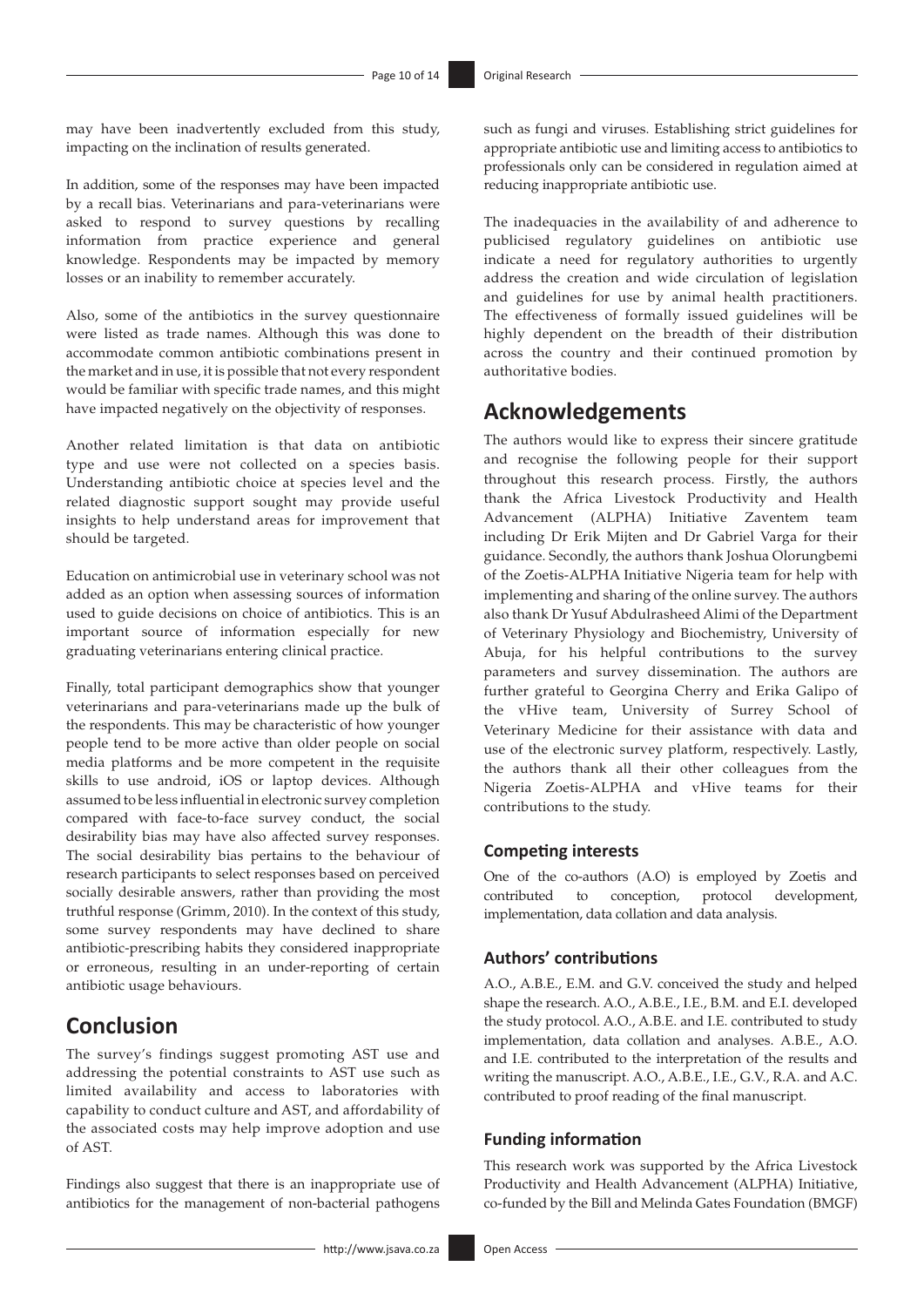and Zoetis. Funding from Zoetis was an unrestricted grant (BMGF Grant number: OPP1165393).

#### **Data availability**

The data that support the findings of this study are available from the corresponding author upon reasonable request.

#### **Disclaimer**

The views and opinions expressed in this article are those of the authors and do not necessarily reflect the official policy or position of any affiliated agency or institution of the authors.

# **References**

- Adekanye, U.O., Ekiri, A.B., Galipó, E., Muhammad, A.B., Mateus, A., La Ragione, R.M. et al., 2020, 'Knowledge, attitudes and practices of veterinarians towards antimicrobial resistance and stewardship in Nigeria', *Antibiotics* 9(8), 453. [https://](https://doi.org/10.3390/antibiotics9080453) [doi.org/10.3390/antibiotics9080453](https://doi.org/10.3390/antibiotics9080453)
- Adetimirin, A.E., 2011, 'ICT literacy among undergraduates in Nigerian universities', *Education and Information Technologies* 17(4), 381–397. [https://doi.org/10.1007/](https://doi.org/10.1007/s10639-011-9163-y) [s10639-011-9163-y](https://doi.org/10.1007/s10639-011-9163-y)
- Akiny, O., 2013, 'Counterfeit drugs in Nigeria: A threat to public health', *African Journal of Pharmacy and Pharmacology* 7(36), 2571–2576. [https://doi.](https://doi.org/10.5897/AJPP12.343) [org/10.5897/AJPP12.343](https://doi.org/10.5897/AJPP12.343)
- Alhaji, N.B. & Isola, T.O., 2018, 'Antimicrobial usage by pastoralists in food animals in North-central Nigeria: The associated socio-cultural drivers for antimicrobials misuse and public health implications', *One Health* 6, 41–47. [https://doi.](https://doi.org/10.1016/j.onehlt.2018.11.001) [org/10.1016/j.onehlt.2018.11.001](https://doi.org/10.1016/j.onehlt.2018.11.001)
- Aslam, B., Wang, W., Arshad, M.I., Khurshid, M., Muzammil, S., Rasool, M.H. et al., 2018, 'Antibiotic resistance: A rundown of a global crisis', *Infection and Drug Resistance* 11, 1645–1658.
- Coyne, L.A., Latham, S.M., Dawson, S., Donald, I.J., Pearson, R.B., Smith, R.F. et al., 2018, 'Antimicrobial use practices, attitudes and responsibilities in UK farm animal veterinary surgeons', *Preventive Veterinary Medicine* 161, 115–126. [https://doi.](https://doi.org/10.1016/j.prevetmed.2018.10.021) [org/10.1016/j.prevetmed.2018.10.021](https://doi.org/10.1016/j.prevetmed.2018.10.021)
- Dahir, A.L., 2018, 'WhatsApp is the most popular messaging app in Africa', *Quartz Africa*, viewed 14 August 2020, from [https://qz.com/africa/1206935/whatsapp](https://qz.com/africa/1206935/whatsapp-is-the-most-popular-messaging-app-in-africa/)[is-the-most-popular-messaging-app-in-africa/.](https://qz.com/africa/1206935/whatsapp-is-the-most-popular-messaging-app-in-africa/)
- De Briyne, N.D., Atkinson, J., Borriello, S.P. & Pokludová, L., 2014, 'Antibiotics used most commonly to treat animals in Europe', *Veterinary Record* 175(13), 325–325. <https://doi.org/10.1136/vr.102462>
- De Briyne, N.D., Atkinson, J., Pokludová, L., Borriello, S.P. & Price, S., 2013, 'Factors influencing antibiotic prescribing habits and use of sensitivity testing amongst veterinarians in Europe', *Veterinary Record* 173(19), 475–475. [https://doi.](https://doi.org/10.1136/vr.101454) [org/10.1136/vr.101454](https://doi.org/10.1136/vr.101454)
- Erwin, S., Foster, D.M., Jacob, M.E., Papich, M.G. & Lanzas, C., 2020, 'The effect of enrofloxacin on enteric *Escherichia coli*: Fitting a mathematical model to in vivo data', *PLoS One* 15(1), e0228138. <https://doi.org/10.1371/journal.pone.0228138>
- Federal Ministry of Agriculture and Rural Development, Environment and Health (FMARD), 2017, National action plan for antimicrobial resistance 2017–2022, viewed 24 December 2020, from https://ncdc.gov.ng/themes/common/docs
- Fernandes, M.R., Sellera, F.P., Moura, Q., Carvalho, M., Rosato, P.N., Cerdeira, L. et al., 2018, 'Zooanthroponotic transmission of drug-resistant pseudomonas aeruginosa, Brazil', *Emerging Infectious Diseases* 24(6), 1160–1162. [https://doi.org/10.3201/](https://doi.org/10.3201/eid2406.180335) [eid2406.180335](https://doi.org/10.3201/eid2406.180335)
- Food and Agriculture Organization (FAO), 2016, *The FAO action plan on antimicrobial resistance*, Food and Agriculture Organization of the United Nations, Rome, pp. 3–25, viewed 14 August 2019, from [http://www.fao.org/3/a-i5996e.pdf.](http://www.fao.org/3/a-i5996e.pdf)
- Forsberg, K.J., Reyes, A., Wang, B., Selleck, E.M., Sommer, M.O.A. & Danta, G., 2012, 'The shared antibiotic resistome of soil bacteria and human pathogens', *Science* 337, 1107–1111.<https://doi.org/10.1126/science.1220761>
- Fowler, H., Davis, M., Perkins, A., Trufan, S., Joy, C., Buswell, M. et al., 2016, 'Survey of veterinary antimicrobial prescribing practices, Washington State 2015', *Veterinary Record* 179, 651. <https://doi.org/10.1136/vr.103916>
- Gibbons, J.F., Boland, F., Buckley, J.F., Butler, F., Egan, J., Fanning, S. et al., 2013, 'Influences on antimicrobial prescribing behaviour of veterinary practitioners in cattle practice in Ireland', *Veterinary Record* 172(1), 14.<https://doi.org/10.1136/vr.100782>
- Grimm, P., 2010, 'Social desirability bias', in J.N. Sheth & N.K. Malhotra (eds), *Wiley International encyclopaedia of marketing, 2010, Part 2: Marketing research*, Wiley Online Library, John Wiley & Sons, Ltd, Hoboken, New Jersey, [https://doi.](https://doi.org/10.1002/9781444316568.wiem02057) [org/10.1002/9781444316568.wiem02057](https://doi.org/10.1002/9781444316568.wiem02057)
- Hughes, L., Williams, N., Clegg, P., Callaby, R., Nuttall, T., Coyne, K. et al., 2012, 'Crosssectional survey of antimicrobial prescribing patterns in UK small animal veterinary practice', *Preventive Veterinary Medicine* 104, 309–316. [https://doi.](https://doi.org/10.1016/j.prevetmed.2011.12.003) [org/10.1016/j.prevetmed.2011.12.003](https://doi.org/10.1016/j.prevetmed.2011.12.003)
- Kirchhelle, C., 2018, 'Pharming animals: A global history of antibiotics in food production (1935–2017)', *Palgrave Communications* 4(1), 96. [https://doi.](https://doi.org/10.1057/s41599-018-0152-2) [org/10.1057/s41599-018-0152-2](https://doi.org/10.1057/s41599-018-0152-2)
- Manyi-Loh, C., Mamphweli, S., Meyer, E. & Okoh, A., 2018, 'Antibiotic use in agriculture and its consequential resistance in environmental sources: Potential public health implications', *Molecules* 23(4), 795.<https://doi.org/10.3390/molecules23040795>
- Mather, A.E., Reid, S.W.J., Maskell, D.J., Parkhill, J., Fookes, M.C., Harris, S.R. et al., 2013, 'Distinguishable epidemics of multidrug-resistant Salmonella Typhimurium DT104 in different hosts', *Science* 341(6), 1514–1517. [https://doi.org/10.1126/](https://doi.org/10.1126/science.1240578) [science.1240578](https://doi.org/10.1126/science.1240578)
- McDougall, S., Compton, C. & Botha, N., 2017 'Factors influencing antimicrobial prescribing by veterinarians and usage by dairy farmers in New Zealand', *New Zealand Veterinary Journal* 65, 84–92.<https://doi.org/10.1080/00480169.2016.1246214>
- Mevius, D. & Heederik, D., 2014, 'Reduction of antibiotic use in animals "let's go Dutch"', *Journal für Verbraucherschutz und Lebensmittelsicherheit* 9(2), 177–181. <https://doi.org/10.1007/s00003-014-0874-z>
- More, S., 2020, 'European perspectives on efforts to reduce antimicrobial usage in food animal production', *Irish Veterinary Journal* 73(1), 2. [https://doi.org/10.1186/](https://doi.org/10.1186/s13620-019-0154-4) [s13620-019-0154-4](https://doi.org/10.1186/s13620-019-0154-4)
- Nakayima, J., Nerima, B., Sebikali, C. & Magona, J.W., 2016, 'An assessment of veterinary diagnostic services needs in Uganda', *Journal of Veterinary Medicine and Animal Health* 8(7), 50–55.<https://doi.org/10.5897/JVMAH2016.0462>
- Newzoo, 2018, *Global mobile market report 2018*, viewed 10 June 2019, from [https://](https://newzoo.com/insights/rankings/top-50-countries-by-smartphone-penetration-and-users/) [newzoo.com/insights/rankings/top-50-countries-by-smartphone-penetration](https://newzoo.com/insights/rankings/top-50-countries-by-smartphone-penetration-and-users/)[and-users/.](https://newzoo.com/insights/rankings/top-50-countries-by-smartphone-penetration-and-users/)
- Nigeria Centre for Disease Control (NCDC)[,](https://ncdc.gov.ng/themes/common/docs/protocols/56_1510840387.pdf) 2019, Antimicrobial use and<br>resistance in Nigeria situation analysis and recommendations, [Ncdc.gov.ng](http://Ncdc.gov.ng).,<br>viewed 17 February 2019, from https://ncdc.gov.ng/themes/common/docs/ [protocols/56\\_1510840387.pdf](https://ncdc.gov.ng/themes/common/docs/protocols/56_1510840387.pdf).
- NOAH (National Office of Animal Health), 2020, Antibiotics for animal health and<br>welfare: An overview NOAH (National Office of Animal Health), viewed<br>17 August 2020, from https://www.noah.co.uk/briefingdocument/antibioti
- Norris, J.M., Zhuo, A., Govendir, M., Rowbotham, S.J., Labbate, M., Degeling, C. et al., 2019, 'Factors influencing the behaviour and perceptions of Australian veterinarians towards antibiotic use and antimicrobial resistance', *PLoS One* 14(10), e0223534. <https://doi.org/10.1371/journal.pone.0223534>
- Ocan, M., Bbosa, G.S., Waako, P., Ogwal-Okeng, J. & Obua, C., 2014, 'Factors predicting home storage of medicines in Northern Uganda', *BMC Public Health* 14(1), 650. <https://doi.org/10.1186/1471-2458-14-650>
- Oloso, N., Fagbo, S., Garbati, M., Olonitola, S., Awosanya, E., Aworh, M. et al., 2018, 'Antimicrobial resistance in food animals and the environment in Nigeria: A review', *International Journal of Environmental Research and Public Health* 15(6), 1284. <https://doi.org/10.3390/ijerph15061284>
- Richardson, L., 2017, 'Understanding and overcoming antibiotic resistance', *PLoS Biology* 15(8), e2003775. <https://doi.org/10.1371/journal.pbio.2003775>
- Sainz, Á., Roura, X., Miró, G., Estrada-Peña, A., Kohn, B., Harrus, S. et al., 2015, 'Guideline for veterinary practitioners on canine ehrlichiosis and anaplasmosis in Europe', *Parasites & Vectors* 8(1), 75. [https://doi.org/10.1186/s13071-015-](https://doi.org/10.1186/s13071-015-0649-0) [0649-0](https://doi.org/10.1186/s13071-015-0649-0)
- Speksnijder, D.C., Mevius, D.J., Bruschke, C.J.M. & Wagenaar, J.A., 2014, 'Reduction of veterinary antimicrobial use in the Netherlands: The Dutch success model', Zoonoses and Public Health 62(51), 79–87. [https://doi.](https://doi.org/10.1111/zph.12167) org/
- Spoor, L.E., McAdam, P.R., Weinert, L.A., Rambaut, A., Hasman, H., Aarestrup, F.M.<br>et al., 2013, 'Livestock origin for a human pandemic clone of community-<br>associated methicillin-resistant Staphylococcus aureus', mBio 4(4) <https://doi.org/10.1128/mBio.00356-13>
- Tang, K., Caffrey, N., Nóbrega, D., Cork, S., Ronksley, P., Barkema, H. et al., 2017, 'Restricting the use of antibiotics in food-producing animals and its associations with antibiotic resistance in food-producing animals and human beings: A systematic review and meta-analysis', *The Lancet Planetary Health* 1(8), e316–e327. [https://doi.org/10.1016/S2542-](https://doi.org/10.1016/S2542-5196(17)30141-9) [5196\(17\)30141-9](https://doi.org/10.1016/S2542-5196(17)30141-9)
- The World Bank, 2015, Nigeria: Skills for competitiveness and employability,<br>The International Bank for reconstruction and development/The World Bank,<br>viewed 20 July 2020, from [http://documents1.worldbank.org/curated/](http://documents1.worldbank.org/curated/en/886411468187756597/pdf/96420-WP-P148686-PUBLIC-Nigeria-Skills-report-January-5-Final-Draft-report.pdf) [en/886411468187756597/pdf/96420-WP-P148686-PUBLIC-Nigeria-Skills-report-](http://documents1.worldbank.org/curated/en/886411468187756597/pdf/96420-WP-P148686-PUBLIC-Nigeria-Skills-report-January-5-Final-Draft-report.pdf)[January-5-Final-Draft-report.pdf](http://documents1.worldbank.org/curated/en/886411468187756597/pdf/96420-WP-P148686-PUBLIC-Nigeria-Skills-report-January-5-Final-Draft-report.pdf).
- Van Boeckel, T., Brower, C., Gilbert, M., Grenfell, B., Levin, S., Robinson, T. et al., 2015, 'Global trends in antimicrobial use in food animals', *Proceedings of the National Academy of Science*s 112(18), 5649–5654. [https://doi.org/10.1073/](https://doi.org/10.1073/pnas.1503141112) [pnas.1503141112](https://doi.org/10.1073/pnas.1503141112)
- Van den Bogaard, A.E., London, N., Driessen, C. & Stobberingh, E.E., 2001, 'Antibiotic resistance of faecal *Escherichia coli* in poultry, poultry farmers and poultry slaughterers', *Journal of Antimicrobial Chemotherapy* 47(6), 763–771. [https://doi.](https://doi.org/10.1093/jac/47.6.763) [org/10.1093/jac/47.6.763](https://doi.org/10.1093/jac/47.6.763)
- Van, T.T.H., Yidana, Z., Smooker, P.M. & Coloe, P.J., 2020, 'Antibiotic use in food animals in the world with focus on Africa: Pluses and minuses', *Journal of Global Antimicrobial Resistance* 20, 170–177. <https://doi.org/10.1016/j.jgar.2019.07.031>
- Vaportzis, E., Giatsi Clausen, M. & Gow, A.J., 2017, 'Older adults perceptions of technology and barriers to interacting with tablet computers: A focus group study', *Frontiers in Psychology* 8, 1687.<https://doi.org/10.3389/fpsyg.2017.01687>
- Vasseur, P., Levy, J., Dowd, E. & Eliot, J., 1988, 'Surgical wound infection rates in dogs and cats data from a teaching hospital', *Veterinary Surgery* 17(2), 60–64. [https://](https://doi.org/10.1111/j.1532-950X.1988.tb00278.x) [doi.org/10.1111/j.1532-950X.1988.tb00278.x](https://doi.org/10.1111/j.1532-950X.1988.tb00278.x)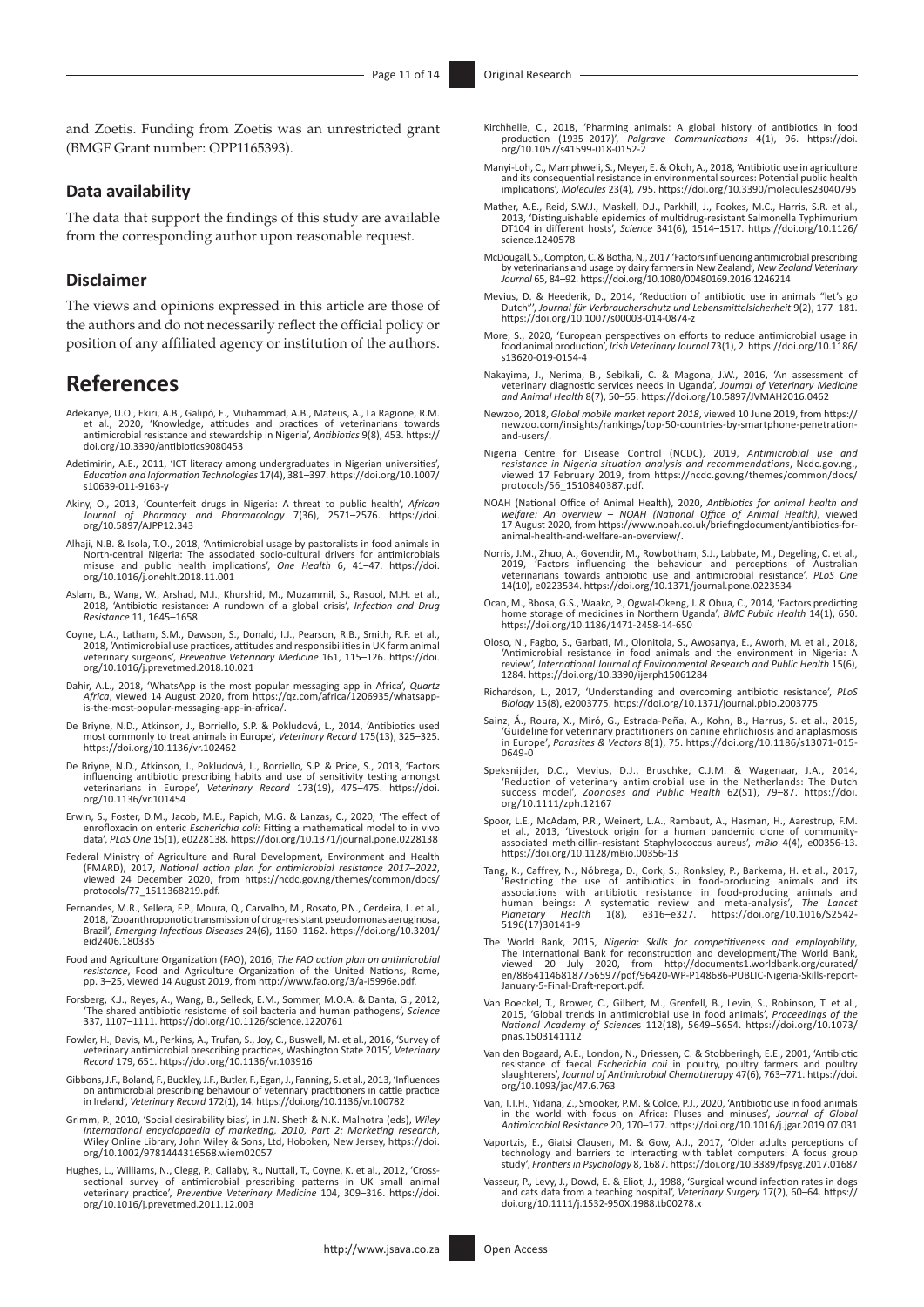- Ventola, C.L., 2015, 'The antibiotic resistance crisis: Part 1: Causes and threats', *Pharmacy and Therapeutics* 40(4), 277–283.
- Ward, M.J., Gibbons, C.L., McAdam, P.R., Van Bunnik, B.A.D., Girvan, E.K., Edwards, G.F. et al., 2014, 'Time-scaled evolutionary analysis of the transmission and antibiotic resistance dynamics of Staphylococcus aureus CC398', *Applied and Environmental Microbiology* 80(23), 7275–7282.<https://doi.org/10.1128/AEM.01777-14>
- Watts, J.L., Sweeney, M.T. & Lubbers, B.V., 2018, 'Antimicrobial susceptibility testing of<br>bacteria of veterinary origin', in S. Schwarz, L.M. Cavaco & J. Shen (eds.),<br>Antimicrobial resistance in bacteria from livestock an pp. 17–32, American Society for Microbiology, Washington, DC.
- World Health Organisation (WHO), 2008, *Antibiotic resistance*, viewed 28 June 2019, from<https://www.who.int/news-room/fact-sheets/detail/antibiotic-resistance>.
- Wood, P., 2018, 'Making critically important antimicrobials a priority in practice', *Veterinary Record* 183(2), 63–64. <https://doi.org/10.1136/vr.k3000>
- World Health Organisation (WHO), 2018, *Nigeria country level report*, viewed 28 June 2019, from [https://www.who.int/antimicrobial-resistance/national-action-plans/](https://www.who.int/antimicrobial-resistance/national-action-plans/Nigeria-AMR-country-level-report-WHO-March-2018.pdf?ua=1) [Nigeria-AMR-country-level-report-WHO-March-2018.pdf?ua=1](https://www.who.int/antimicrobial-resistance/national-action-plans/Nigeria-AMR-country-level-report-WHO-March-2018.pdf?ua=1).
- World Health Organization (WHO), 2019, Critically important antimicrobials for human<br>medicine, rev. edn. 6th, World Health Organization, Geneva, viewed 12 October 2019,<br>from https://apps.who.int/iris/bitstream/handle/10665 [pdf.](https://apps.who.int/iris/bitstream/handle/10665/312266/9789241515528-eng.pdf)

Appendices starts on the next page  $\rightarrow$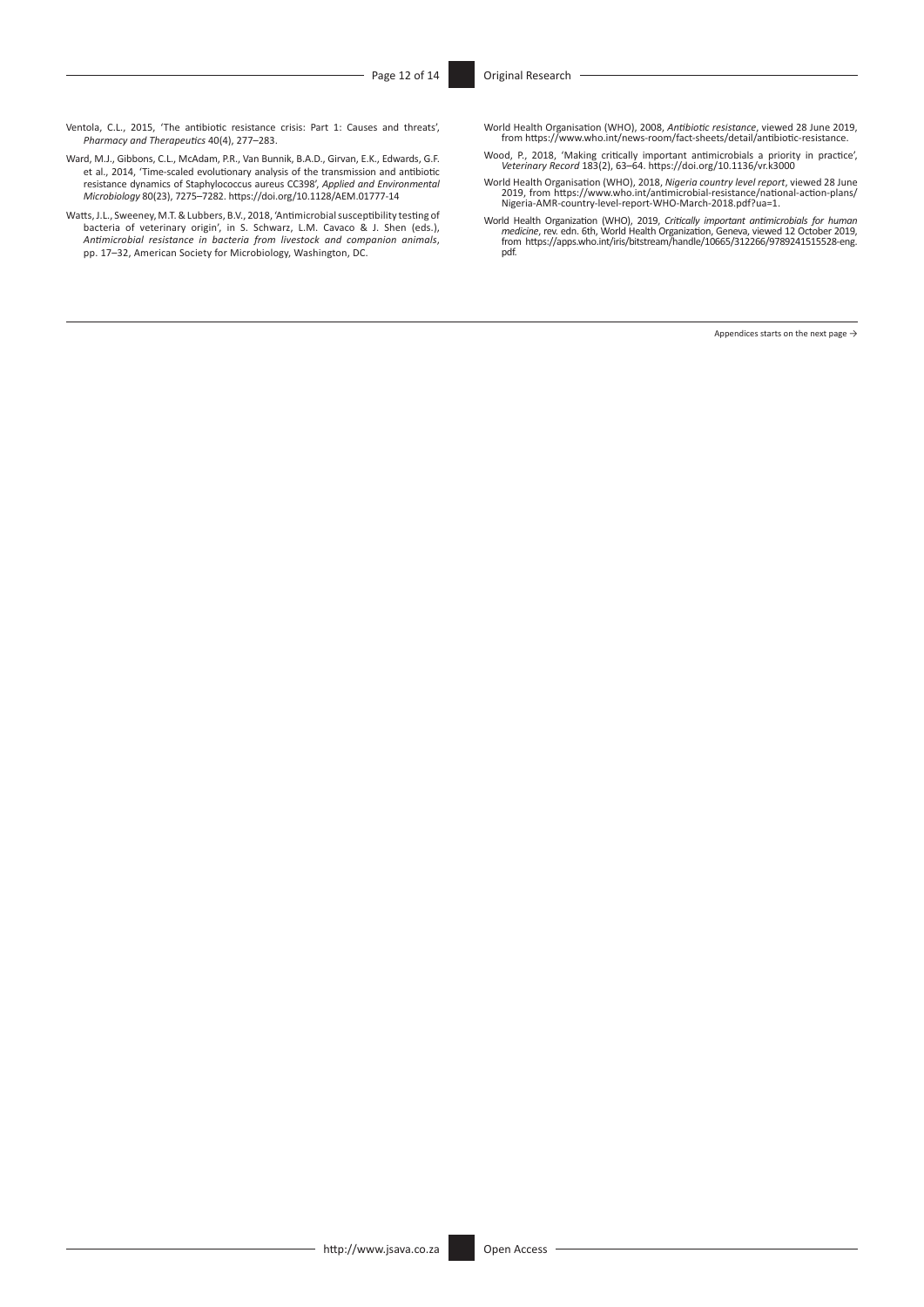# **Appendix 1**

For some questions, survey respondents were invited to select all applicable responses and as such the respondent's total may not add up to 100% for these variables. For clarity, these questions are labelled as 'All responses selected'.

#### **TABLE 1-A1:** Animal species most commonly seen in practice (*n* = 384).

| <b>Animal species</b> | Respondents†     |               |
|-----------------------|------------------|---------------|
|                       | $\boldsymbol{n}$ | $\frac{0}{0}$ |
| Chickens              | 260              | 67.7          |
| Dogs                  | 251              | 65.4          |
| Goats                 | 197              | 51.3          |
| Sheep                 | 178              | 46.4          |
| Cattle                | 176              | 45.8          |
| Cats                  | 94               | 24.5          |
| Turkeys               | 82               | 21.4          |
| Fish/Aquaculture      | 61               | 15.9          |
| <b>Rabbits</b>        | 52               | 13.5          |
| Exotics               | 29               | 7.6           |
| Others                | 11               | 2.9           |

†, All applicable responses selected.

**TABLE 2-A1:** Most commonly prescribed antibiotics in practice  $(n = 384)$ .

| <b>Antibiotics</b>                                                                        |                  | Respondents† |  |  |
|-------------------------------------------------------------------------------------------|------------------|--------------|--|--|
|                                                                                           | $\boldsymbol{n}$ | %            |  |  |
| Oxytetracycline                                                                           | 317              | 82.6         |  |  |
| Tylosin                                                                                   | 171              | 44.5         |  |  |
| Gentamycin                                                                                | 168              | 43.8         |  |  |
| Penicillin                                                                                | 151              | 39.3         |  |  |
| Enrofloxacin                                                                              | 148              | 38.5         |  |  |
| Neoceryl/Keproceryl® (Neomycin, Erythromycin, Oxytetracycline, Streptomycin and Colistin) | 141              | 36.7         |  |  |
| Metronidazole                                                                             | 111              | 28.9         |  |  |
| Amoxicillin                                                                               | 93               | 24.2         |  |  |
| Doxycycline                                                                               | 77               | 20.1         |  |  |
| Streptomycin                                                                              | 74               | 19.3         |  |  |
| Ciprofloxacin                                                                             | 73               | 19.0         |  |  |
| Tetracycline                                                                              | 65               | 16.9         |  |  |
| Doxy-get (Doxycycline, Gentamycin)                                                        | 60               | 15.6         |  |  |
| Neomycin                                                                                  | 34               | 8.9          |  |  |
| Neomycin, Chloramphenicol and Oxytetracycline (NCO)                                       | 26               | 6.8          |  |  |
| Ampicillin                                                                                | 13               | 3.4          |  |  |
| Furazolidone                                                                              | $7\overline{ }$  | 1.8          |  |  |
| Flumequine                                                                                | $\overline{7}$   | 1.8          |  |  |
| Others                                                                                    | $\overline{4}$   | 1.0          |  |  |
| Norfloxacin                                                                               | $\mathbf{1}$     | 0.3          |  |  |

†, Respondents select top five.

**TABLE 3-A1:** Type of pathogen targeted when prescribing antibiotics to animals (*n* = 384).

| Pathogen         | Respondents <sup>+</sup> |               |  |
|------------------|--------------------------|---------------|--|
|                  | $\boldsymbol{n}$         | $\frac{0}{0}$ |  |
| <b>Bacteria</b>  | 379                      | 98.7          |  |
| Viral            | 316                      | 82.3          |  |
| Protozoal        | 312                      | 81.3          |  |
| Helminth (worms) | 273                      | 71            |  |
| Fungal           | 265                      | 69            |  |
| Others           | 5                        | 59.3          |  |

†, All applicable responses selected.